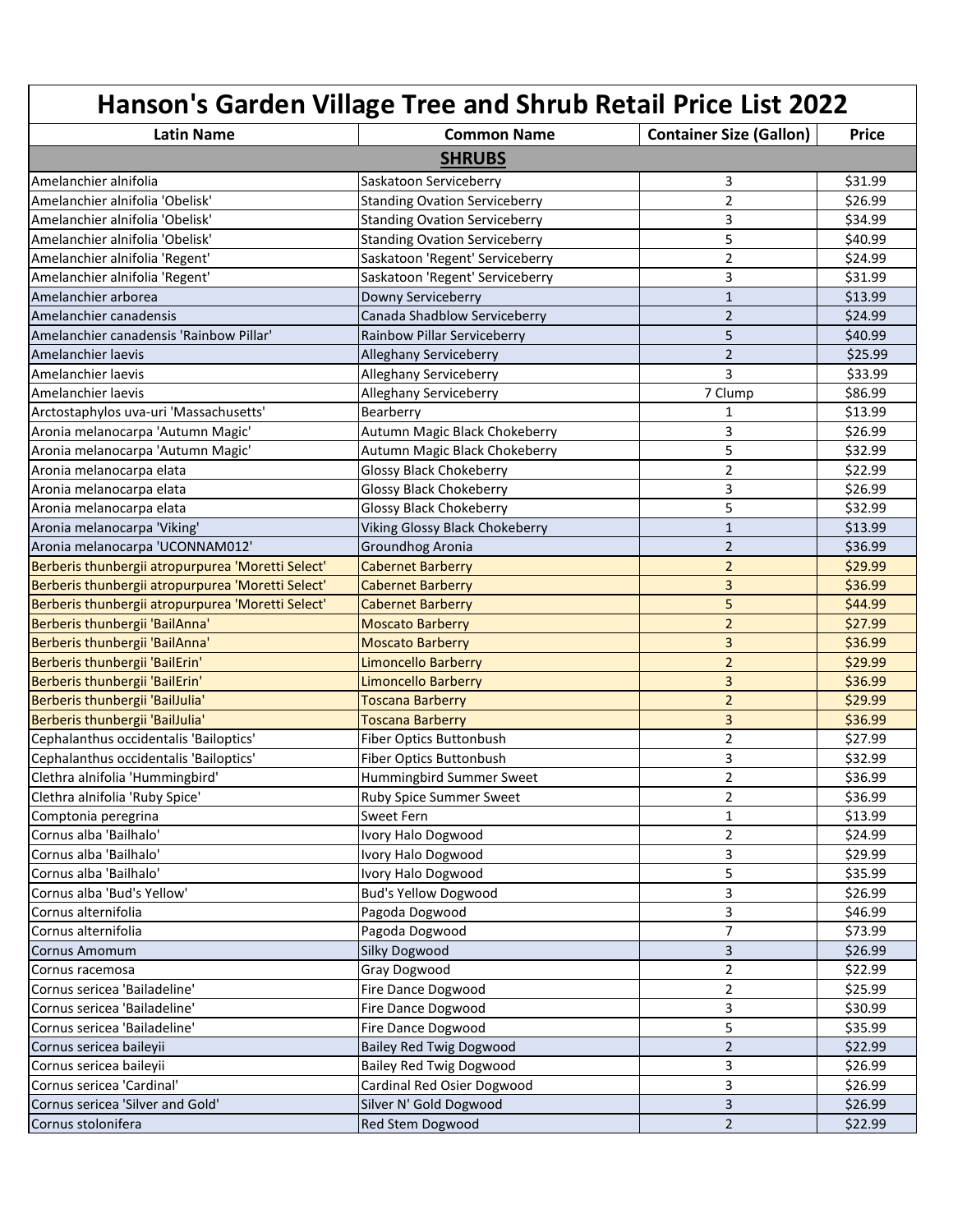| Cornus stolonifera 'SMNCSBD'          | Arctic Fire Yellow Dogwood        | 2                       | \$32.99 |
|---------------------------------------|-----------------------------------|-------------------------|---------|
| Cornus stolonifera 'Farrow'           | Arctic Fire Red Dogwood           | $\overline{2}$          | \$32.99 |
| Corylus americana                     | American Hazelnut                 | 1                       | \$13.99 |
| Corylus americana                     | American Hazelnut                 | $\overline{2}$          | \$24.99 |
| Corylus americana                     | American Hazelnut                 | 3                       | \$29.99 |
| Corylus americana                     | American Hazelnut                 | 5                       | \$34.99 |
| Cotoneaster 'Bronfire'                | Autumn Inferno Cotoneaster        | 2                       | \$28.99 |
| Cotoneaster 'Bronfire'                | Autumn Inferno Cotoneaster        | 3                       | \$34.99 |
| Cotoneaster lucidus                   | <b>Hedge Cotoneaster</b>          | 2                       | \$22.99 |
| Cotoneaster lucidus                   | <b>Hedge Cotoneaster</b>          | 3                       | \$26.99 |
| Cotoneaster lucidus                   | <b>Hedge Cotoneaster</b>          | 5                       | \$32.99 |
| Diervilla lonicera                    | Dwarf Bush Honeysuckle            | $\overline{2}$          | \$22.99 |
| Diervilla lonicera                    | Dwarf Bush Honeysuckle            | 3                       | \$26.99 |
| Diervilla lonicera                    | Dwarf Bush Honeysuckle            | 5                       | \$32.99 |
| Euonymus alatus 'compactus'           | <b>Grove Compact Burning Bush</b> | 2                       | \$26.99 |
| Euonymus alatus 'compactus'           | <b>Grove Compact Burning Bush</b> | 3                       | \$31.99 |
| Euonymus alatus 'compactus'           | <b>Grove Compact Burning Bush</b> | 5                       | \$37.99 |
| Exochorda x macrantha 'Bailmoon'      | Lotus Moon Pearl Bush             | $\overline{2}$          | \$26.99 |
| Exochorda x macrantha 'Bailmoon'      | Lotus Moon Pearl Bush             | 3                       | \$31.99 |
| Exochorda x macrantha 'Bailmoon'      | Lotus Moon Pearl Bush             | 5                       | \$36.99 |
| Forsythia 'Meadowlark'                | Meadowlark Forsythia              | 3                       | \$26.99 |
| Forsythia 'Northern Gold'             | Northern Gold Forsythia           | 3                       | \$26.99 |
| Forsythia 'Northern Sun'              | Northern Sun Forsythia            | $\overline{2}$          | \$22.99 |
| Forsythia 'Northern Sun'              | Northern Sun Forsythia            | 3                       | \$26.99 |
| Hamamelis virginiana                  | Witch Hazel                       | $\overline{2}$          | \$24.99 |
| Hamamelis virginiana                  | Witch Hazel                       | 3                       | \$29.99 |
| Hamamelis virginiana                  | Witch Hazel                       | 5                       | \$37.99 |
| Hamamelis virginiana                  | Witch Hazel                       | $\overline{7}$          | \$50.99 |
| Hydrangea arborescens                 | Annabelle Hydrangea               | $\overline{2}$          | \$26.99 |
| Hydrangea arborescens                 | Annabelle Hydrangea               | 3                       | \$32.99 |
| Hydrangea arborescens 'Abetwo'        | Incrediball Hydrangea             | $\overline{2}$          | \$36.99 |
| Hydrangea arborescens 'NCHA2'         | Invincibelle Spirit II Hydrangea  | 2                       | \$32.99 |
| Hydrangea arborescens 'NCHA2'         | Invincibelle Spirit II Hydrangea  | 3                       | \$37.99 |
| Hydrangea paniculata 'Bailpanone'     | Little Hottie Hydrangea           | $\overline{2}$          | \$36.99 |
| Hydrangea paniculata 'Bulk'           | Quick Fire Hydrangea              | $\overline{2}$          | \$28.99 |
| Hydrangea paniculata 'Bulk'           | Quick Fire Hydrangea              | 3                       | \$34.99 |
| Hydrangea paniculata 'HYPMADII"       | Tickled Pink Hydrangea            | 2                       | \$28.99 |
| Hydrangea paniculata 'HYPMADII"       | <b>Tickled Pink Hydrangea</b>     | 3                       | \$34.99 |
| Hydrangea paniculata 'ILVOBO'         | Bobo Hydrangea                    | $\overline{2}$          | \$36.99 |
| Hydrangea paniculata 'Jane'           | Little Lime Hydrangea             | $\overline{2}$          | \$32.99 |
| Hydrangea paniculata 'Lime Light'     | Limelight Hydrangea               | $\overline{2}$          | \$32.99 |
| Hydrangea paniculata 'Renba'          | Berry White Hydrangea             | 2                       | \$28.99 |
| Hydrangea paniculata 'Renba'          | Berry White Hydrangea             | 3                       | \$34.99 |
| Hydrangea paniculata 'Rendia'         | Diamond Rouge Hydrangea           | $\overline{\mathbf{c}}$ | \$28.99 |
| Hydrangea paniculata 'Rendia'         | Diamond Rouge Hydrangea           | 3                       | \$34.99 |
| Hydrangea paniculata 'Renhy'          | Vanilla Strawberry Hydrangea      | $\overline{2}$          | \$28.99 |
| Hydrangea paniculata 'Renhy'          | Vanilla Strawberry Hydrangea      | 3                       | \$34.99 |
| Hydrangea paniculata 'Rensun'         | Strawberry Sundae Hydrangea       | $\overline{2}$          | \$28.99 |
| Hydrangea paniculata 'Rensun'         | Strawberry Sundae Hydrangea       | 3                       | \$34.99 |
| Hydrangea paniculata 'SMHPLQF'        | Little Quick Fire Hydrangea       | $\overline{2}$          | \$32.99 |
| Hydrangea paniculata 'SMNHPPH'        | Limelight Prime Hydrangea         | $\mathbf 2$             | \$32.99 |
| Hydrangea paniculata 'White Diamonds' | White Diamonds Hydrangea          | $\overline{\mathbf{c}}$ | \$28.99 |
| Hydrangea paniculata 'White Diamonds' | White Diamonds Hydrangea          | 3                       | \$34.99 |
| Hydrangea paniculata 'White Diamonds' | White Diamonds Hydrangea          | 5                       | \$38.99 |
| Hypericum kalmianum 'PIIHYP-I'        | Cobalt-n-Gold Hypericum           | $\overline{2}$          | \$36.99 |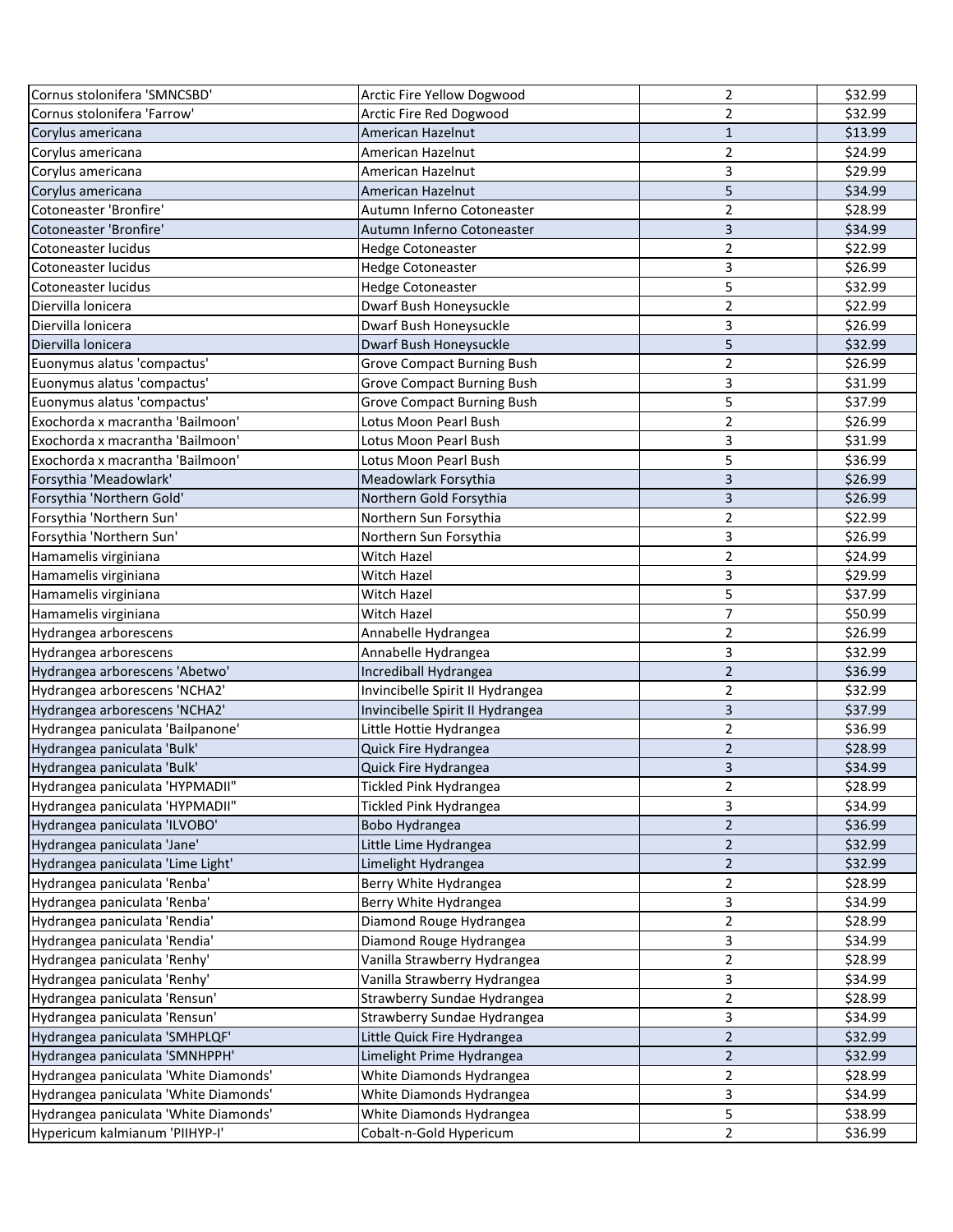| Ilex verticillata                      | Winterberry                           | 3              | \$30.99 |
|----------------------------------------|---------------------------------------|----------------|---------|
| Ilex verticillata 'Bailfire'           | Wildfire Winterberry (Female)         | $\overline{2}$ | \$26.99 |
| Ilex verticillata 'Bailfire'           | Wildfire Winterberry (Female)         | 3              | \$31.99 |
| Ilex verticillata 'Bailfire'           | Wildfire Winterberry (Female)         | 5              | \$38.99 |
| Ilex verticillata 'Jim Dandy'          | Jim Dandy Winterberry (Male)          | 2              | \$24.99 |
| Ilex verticillata 'Jim Dandy'          | Jim Dandy Winterberry (Male)          | 3              | \$30.99 |
| Ilex verticillata 'Red Sprite'         | Red Sprite Winterberry (Female)       | 2              | \$24.99 |
| Ilex verticillata 'Red Sprite'         | Red Sprite Winterberry (Female)       | 3              | \$30.99 |
| Ilex verticillata 'Southern Gentleman' | Southern Gentleman Winterberry (Male) | 2              | \$24.99 |
| Ilex verticillata 'Southern Gentleman' | Southern Gentleman Winterberry (Male) | 3              | \$30.99 |
| Ilex verticillata 'Southern Gentleman' | Southern Gentleman Winterberry        | 5              | \$37.99 |
| Ilex verticillata 'Winter Red'         | Winter Red Winterberry (Female)       | $\overline{2}$ | \$24.99 |
| Ilex verticillata 'Winter Red'         | Winter Red Winterberry (Female)       | 3              | \$30.99 |
| Ligustrum vulgare 'Swift'              | <b>Straight Talk Privet</b>           | $\overline{2}$ | \$27.99 |
| Ligustrum vulgare 'Swift'              | <b>Straight Talk Privet</b>           | 3              | \$34.99 |
| Philadelphus 'Snowwhite Fantasy'       | Snow White Mockorange                 | $\overline{2}$ | \$26.99 |
| Philadelphus 'Snowwhite Fantasy'       | Snow White Mockorange                 | 3              | \$32.99 |
| Physocarpus opulifolius 'Dart's Gold'  | Dart's Golden Ninebark                | 3              | \$26.99 |
| Physocarpus opulifolius 'Dart's Gold'  | Dart's Golden Ninebark                | 5              | \$32.99 |
| Physocarpus opulifolius 'Donna May'    | Little Devil Ninebark                 | $\overline{2}$ | \$27.99 |
| Physocarpus opulifolius 'Donna May'    | Little Devil Ninebark                 | 3              | \$32.99 |
| Physocarpus opulifolius 'Donna May'    | Little Devil Ninebark                 | 5              | \$40.99 |
| Physocarpus opulifolius 'Jefam'        | Amber Jubilee Ninebark                | 2              | \$27.99 |
| Physocarpus opulifolius 'Jefam'        | Amber Jubilee Ninebark                | 3              | \$32.99 |
| Physocarpus opulifolius 'Jefam'        | Amber Jubilee Ninebark                | 5              | \$40.99 |
| Physocarpus opulifolius 'Jefam'        | Amber Jubilee Ninebark                | $\overline{7}$ | \$50.99 |
| Physocarpus opulifolius 'Monlo'        | Diablo Ninebark                       | 7              | \$50.99 |
| Physocarpus opulifolius 'Monlo'        | Diablo Ninebark                       | $\overline{2}$ | \$27.99 |
| Physocarpus opulifolius 'Monlo'        | Diablo Ninebark                       | 3              | \$32.99 |
| Physocarpus opulifolius 'Monlo'        | Diablo Ninebark                       | 5              | \$40.99 |
| Physocarpus opulifolius 'Nugget'       | <b>Nugget Ninebark</b>                | $\overline{2}$ | \$22.99 |
| Physocarpus opulifolius 'Snowfall'     | Snowfall Ninebark                     | $\overline{2}$ | \$27.99 |
| Physocarpus opulifolius 'Snowfall'     | Snowfall Ninebark                     | 3              | \$32.99 |
| Physocarpus opulifolius 'UMNHarpell'   | <b>Fireside Ninebark</b>              | $\overline{2}$ | \$27.99 |
| Physocarpus opulifolius 'UMNHarpell'   | Fireside Ninebark                     | 3              | \$32.99 |
| Potentilla fruticosa 'Abbottswood'     | Abbottswood Potentilla                | $\overline{2}$ | \$22.99 |
| Potentilla fruticosa 'Abbottswood'     | Abbottswood Potentilla                | 3              | \$26.99 |
| Potentilla fruticosa 'Bailbrule'       | Creme Brulee Potentilla               | 2              | \$24.99 |
| Potentilla fruticosa 'Bailbrule'       | Creme Brulee Potentilla               | 3              | \$28.99 |
| Potentilla fruticosa 'Bailcitrus'      | Citrus Tart Potentilla                | 2              | \$24.99 |
| Potentilla fruticosa 'Bailcitrus'      | Citrus Tart Potentilla                | 3              | \$28.99 |
| Potentilla fruticosa 'Bailmeringue'    | Lemon Meringue Potentilla             | $\overline{2}$ | \$24.99 |
| Potentilla fruticosa 'Bailmeringue'    | Lemon Meringue Potentilla             | 3              | \$28.99 |
| Potentilla fruticosa 'Gold Star'       | Gold Star Potentilla                  | 3              | \$26.99 |
| Potentilla fruticosa 'Goldfinger'      | Goldfinger Potentilla                 | $\overline{2}$ | \$22.99 |
| Potentilla fruticosa 'Goldfinger'      | Goldfinger Potentilla                 | 3              | \$26.99 |
| Potentilla fruticosa 'Jefman'          | Mandarin Tango Potentilla             | $\overline{2}$ | \$24.99 |
| Potentilla fruticosa 'Jefman'          | Mandarin Tango Potentilla             | 3              | \$28.99 |
| Potentilla fruticosa 'Jefmarm'         | Marmalade Potentilla                  | $\overline{2}$ | \$24.99 |
| Potentilla fruticosa 'Jefmarm'         | Marmalade Potentilla                  | 3              | \$28.99 |
| Potentilla fruticosa 'Pink Beauty'     | Pink Beauty Potentilla                | $\overline{2}$ | \$22.99 |
| Potentilla fruticosa 'Pink Beauty'     | Pink Beauty Potentilla                | 3              | \$26.99 |
| Prunus besseyi                         | <b>Western Sand Cherry</b>            | $\overline{2}$ | \$24.99 |
| Prunus pumila 'UCONNPP002'             | Jade Parade Sand Cherry               | $\overline{2}$ | \$29.99 |
| Prunus tomentosa                       | Nanking Cherry                        | $\overline{2}$ | \$24.99 |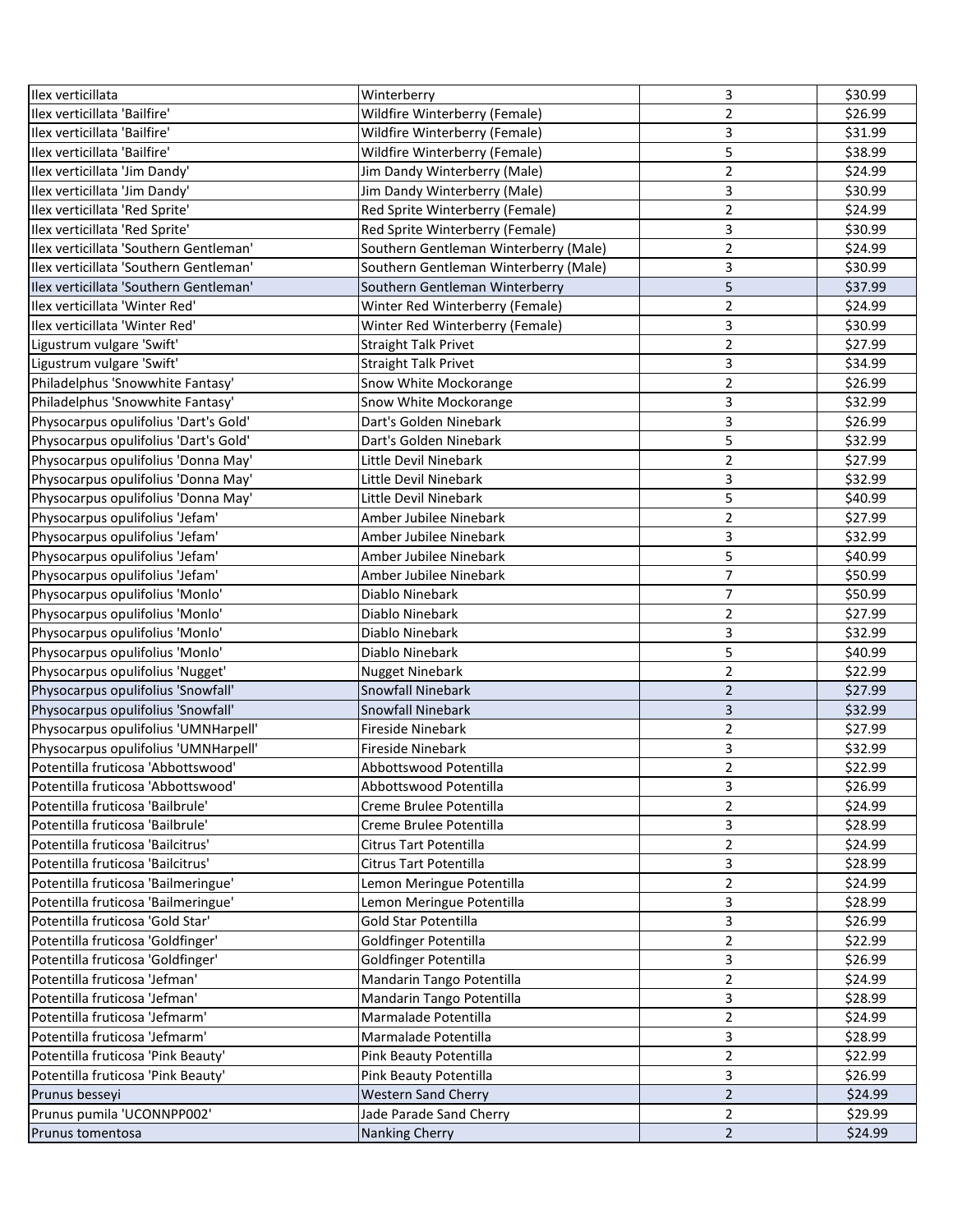| Prunus x cistena                         | <b>Purpleleaf Sand Cherry</b>        | $\overline{2}$ | \$24.99 |
|------------------------------------------|--------------------------------------|----------------|---------|
| Rhamnus frangula 'Ron Williams' PP14,791 | Fine Line Buckthorn                  | 2              | \$27.99 |
| Rhamnus frangula 'Ron Williams' PP14,791 | Fine Line Buckthorn                  | 3              | \$33.99 |
| Rhamnus frangula 'Ron Williams' PP14,791 | Fine Line Buckthorn                  | 5              | \$43.99 |
| Rhododendron 'Aglo'                      | Aglo Rhododendron                    | 2              | \$32.99 |
| Rhododendron 'Golden Lights'             | Golden Lights Azalea                 | 2              | \$30.99 |
| Rhododendron 'Haaga'                     | Haaga Rhododendron                   | 2              | \$34.99 |
| Rhododendron 'Helsinki University'       | Helsinki University Rhododendron     | 2              | \$34.99 |
| Rhododendron 'Lilac Lights'              | Lilac Lights Azalea                  | 2              | \$30.99 |
| Rhododendron 'Mandarin Lights'           | Mandarin Lights Azalea               | $\overline{2}$ | \$30.99 |
| Rhododendron 'Orchid Lights'             | Orchid Lights Azalea                 | 2              | \$30.99 |
| Rhododendron 'PJM'                       | P.J.M. Rhododendron                  | $\overline{2}$ | \$32.99 |
| Rhododendron 'PJM'                       | P.J.M. Rhododendron                  | 3              | \$41.99 |
| Rhododendron 'PJM'                       | P.J.M. Rhododendron                  | 5              | \$55.99 |
| Rhododendron 'Rosy Lights'               | Rosy Lights Azalea                   | $\overline{2}$ | \$30.99 |
| Rhododendron 'Tri- Lights'               | Tri-Lights Azalea                    | $\overline{2}$ | \$30.99 |
| Rhododendron 'UMNAZ 493'                 | Electric Lights Double Pink Azalea   | 2              | \$32.99 |
| Rhododendron 'White Lights'              | White Lights Azalea                  | $\overline{2}$ | \$30.99 |
| Rhus aromatica                           | <b>Fragrant Sumac</b>                | $\overline{2}$ | \$24.99 |
| Rhus aromatica                           | <b>Fragrant Sumac</b>                | 3              | \$28.99 |
| Rhus aromatica 'Gro-Low'                 | Gro-Low Sumac                        | $\mathbf{1}$   | \$13.99 |
| Rhus aromatica 'Gro-Low'                 | Gro-Low Sumac                        | 2              | \$29.99 |
| Rhus aromatica 'Gro-Low'                 | Gro-Low Sumac                        | 3              | \$34.99 |
| Rhus typhina 'Bailtiger'                 | <b>Tiger Eyes Sumac</b>              | 2              | \$29.99 |
| Rhus typhina 'Bailtiger'                 | <b>Tiger Eyes Sumac</b>              | 3              | \$38.99 |
| Rhus typhina 'Bailtiger'                 | <b>Tiger Eyes Sumac</b>              | 5              | \$46.99 |
| Ribes alphium                            | Alpine Currant                       | $\overline{2}$ | \$22.99 |
| Ribes alphium                            | Alpine Currant                       | 3              | \$26.99 |
| Ribes alphium 'Green Mound'              | Green Mound Alpine Currant           | $\overline{2}$ | \$24.99 |
| Ribes alphium 'Green Mound'              | Green Mound Alpine Currant           | 3              | \$28.99 |
| Ribes alphium 'Green Mound'              | <b>Green Mound Alpine Currant</b>    | 5              | \$35.99 |
| Salix bebbiana                           | <b>Bebb's Willow</b>                 | $\overline{2}$ | \$22.99 |
| Salix candida 'Jefberg'                  | <b>Iceberg Alley Sageleaf Willow</b> | $\overline{2}$ | \$29.99 |
| Salix candida 'Jefberg'                  | Iceberg Alley Sageleaf Willow        | 3              | \$39.99 |
| Salix discolor                           | Pussy Willow                         | $\overline{2}$ | \$22.99 |
| Salix discolor                           | <b>Pussy Willow</b>                  | 3              | \$26.99 |
| Salix integra 'Hakura Nishiki'           | Nishiki Dappled Willow               | 2              | \$25.99 |
| Salix integra 'Hakura Nishiki'           | Nishiki Dappled Willow               | 3              | \$32.99 |
| Salix purpurea 'Nana'                    | Dwarf Blue Leaf Artic Willow         | $\overline{2}$ | \$24.99 |
| Salix purpurea 'Nana'                    | Dwarf Blue Leaf Artic Willow         | 3              | \$28.99 |
| Salix x 'Flame'                          | Flame Willow                         | $\overline{2}$ | \$24.99 |
| Sambucus canadensis 'Adams'              | <b>Adams Elderberry</b>              | $\overline{2}$ | \$30.99 |
| Sambucus nigra 'SNR1292'                 | Laced Up Elderberry                  | $\overline{2}$ | \$36.99 |
| Sorbaria sorbifolia 'Levgreen'           | Matcha Ball Ashleaf Spirea           | 2              | \$28.99 |
| Sorbaria sorbifolia 'Levgreen'           | Matcha Ball Ashleaf Spirea           | 3              | \$35.99 |
| Spiraea japonica 'Shirobana'             | Shirobana Spirea                     | $\overline{2}$ | \$24.99 |
| Spiraea x 'NCSX2'                        | Double Play Doozie Spirea            | $\overline{2}$ | \$29.99 |
| Spirea alba                              | Meadowsweet Spirea                   | 2              | \$22.99 |
| Spirea 'Bailcarol' PPAF                  | Sundrop Spirea                       | 2              | \$25.99 |
| Spirea 'Bailcarol' PPAF                  | Sundrop Spirea                       | 3              | \$28.99 |
| Spirea betulifolia 'COURISPI01'          | Pink Sparkler Spirea                 | $\overline{2}$ | \$24.99 |
| Spirea betulifolia 'COURISPI01'          | Pink Sparkler Spirea                 | 3              | \$27.99 |
| Spirea betulifolia 'Tor'                 | <b>Birchleaf Tor Spirea</b>          | 2              | \$22.99 |
| Spirea betulifolia 'Tor'                 | <b>Birchleaf Tor Spirea</b>          | 3              | \$26.99 |
| Spirea betulifolia 'Tor Gold'            | <b>Glow Girl Spirea</b>              | 1.5            | \$22.99 |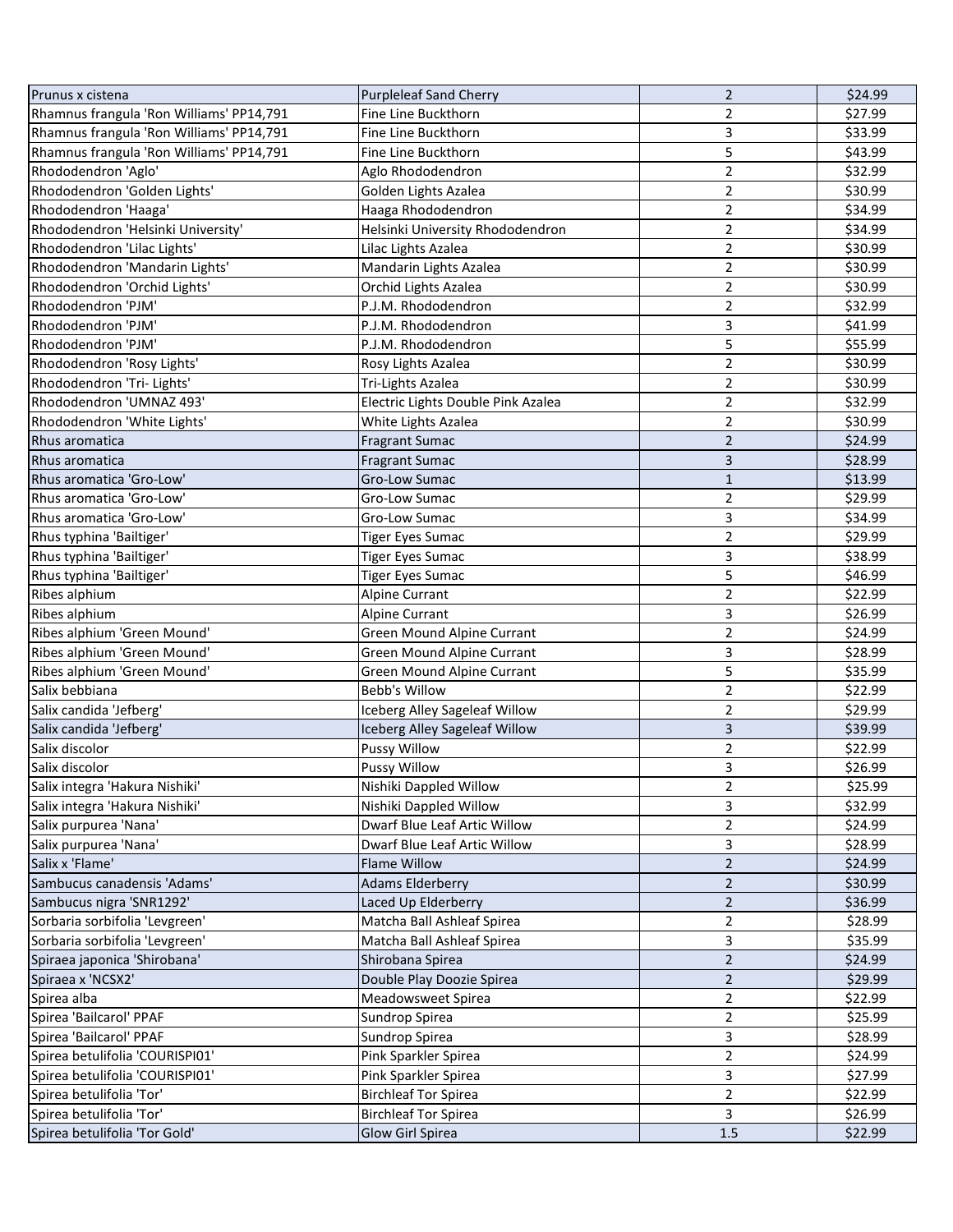| Spirea betulifolia 'Tor Gold'           | <b>Glow Girl Spirea</b>             | $\overline{2}$ | \$24.99            |
|-----------------------------------------|-------------------------------------|----------------|--------------------|
| Spirea betulifolia 'Tor Gold'           | <b>Glow Girl Spirea</b>             | 3              | \$27.99            |
| Spirea billardii                        | Billardi Spirea                     | 2              | \$22.99            |
| Spirea billardii                        | Billardi Spirea                     | 3              | \$26.99            |
| Spirea billardii                        | Billardi Spirea                     | 5              | \$32.99            |
| Spirea bumalda 'Superstar'              | Superstar Spirea                    | 2              | \$24.99            |
| Spirea bumalda 'Superstar'              | Superstar Spirea                    | 3              | \$27.99            |
| Spirea cineria 'Grefshiem'              | Grefshiem Spriea                    | 2              | \$22.99            |
| Spirea fritschiana                      | Fritschiana Spirea                  | 2              | \$22.99            |
| Spirea fritschiana                      | Fritschiana Spirea                  | 3              | \$26.99            |
| Spirea fritschiana 'J.N. Select A'      | Pink-a-licious Spirea               | 2              | \$22.99            |
| Spirea fritschiana 'J.N. Select A'      | Pink-a-licious Spirea               | 3              | \$26.99            |
| Spirea fritschiana 'J.N. Select J'      | Spot On Spirea                      | $\overline{2}$ | \$24.99            |
| Spirea japonica 'Anthony Waterer'       | Anthony Waterer Spirea              | 2              | \$22.99            |
| Spirea japonica 'Anthony Waterer'       | Anthony Waterer Spirea              | 3              | \$26.99            |
| Spirea japonica 'Flaming Mound'         | <b>Flamingmound Spirea</b>          | 2              | \$22.99            |
| Spirea japonica 'Flaming Mound'         | <b>Flamingmound Spirea</b>          | 3              | \$26.99            |
| Spirea japonica 'Goldflame              | Goldflame Spirea                    | 2              | \$22.99            |
| Spirea japonica 'Goldflame              | Goldflame Spirea                    | 3              | \$26.99            |
| Spirea japonica 'Goldmound'             | Goldmound Spirea                    | $\mathbf 2$    | \$21.99            |
| Spirea japonica 'Goldmound'             | Goldmound Spirea                    | 3              | \$27.99            |
| Spirea japonica 'Little Princess'       | Little Princess Spirea              | 2              | \$23.99            |
| Spirea japonica 'Little Princess'       | Little Princess Spirea              | 3              | \$27.99            |
| Spirea japonica 'Minspil04'             | Little Spark Spirea                 | $\overline{2}$ | \$24.99            |
| Spirea japonica 'Neon Flash'            | Neon Flash Spirea                   | 2              | \$22.99            |
| Spirea japonica 'Neon Flash'            | Neon Flash Spirea                   | 3              | \$26.99            |
| Spirea japonica 'Shibori'               | Peppermint Stick Spirea             | 2              | \$22.99            |
| Spirea japonica 'Shibori'               | Peppermint Stick Spirea             | 3              | \$26.99            |
| Spirea japonica 'Walbuma'               | <b>Magic Carpet Spirea</b>          | $\overline{2}$ | \$24.99            |
| Spirea tomentosa                        | Steeplebush Spirea                  | 2              | \$22.99            |
| Spirea tomentosa                        | Steeplebush Spirea                  | 5              | \$32.99            |
| Spirea vanhouttei                       | <b>Bridalwreath Spirea</b>          | $\overline{2}$ | \$20.99            |
| Spirea vanhouttei                       | <b>Bridalwreath Spirea</b>          | 3              | \$24.99            |
| Spirea vanhouttei 'Levgold'             | <b>Firegold Spirea</b>              | $\overline{2}$ | \$24.99            |
| Stephanandra incisa 'Crispa'            | Stephanandra                        | 2              | \$22.99            |
| Stephanandra incisa 'Crispa'            | Stephanandra                        | 3              | \$26.99            |
| Symphoricarpos albus                    | Snowberry                           | 2              | \$22.99            |
| Symphoricarpos albus                    | Snowberry                           | 3              | \$26.99            |
| Symphoricarpos albus                    | Snowberry                           | 7              | \$50.99            |
| Symphoricarpos x doorenbosii 'Kolmcan'  | Candy Coralberry                    | 2              | \$27.99            |
| Symphoricarpos x doorenbosii 'Kolmcan'  | Candy Coralberry                    | 3              | \$31.99            |
| Symphoricarpos x doorenbosii 'Kolmcan'  | Candy Coralberry                    | 5              | \$36.99            |
| Symphoricarpos x doorenbosii 'Kolmgala' | <b>Galaxy Snowberry</b>             | 2              | \$27.99            |
| Symphoricarpos x doorenbosii 'Kolmgala' | <b>Galaxy Snowberry</b>             | 3              | \$31.99            |
| Symphoricarpos x doorenbosii 'Kolmgala' | Galaxy Snowberry                    | 5              | \$36.99            |
| Syringa 'Bailbridget' PP30,286          | Virtual Violet Lilac                | 3              | \$29.99            |
| Syringa 'Bailbridget' PP30,286          | Virtual Violet Lilac                | 5              | \$40.99            |
| Syringa meyeri 'Palabin'                | Dwarf Korean Lilac                  | 5              | \$40.99            |
| Syringa 'Miss Canada'                   |                                     |                |                    |
| Syringa patula 'Miss Kim'               | Miss Canada Lilac<br>Miss Kim Lilac | 3<br>2         | \$36.99<br>\$25.99 |
| Syringa patula 'Miss Kim'               |                                     |                |                    |
|                                         | Miss Kim Lilac                      | 3<br>5         | \$31.99            |
| Syringa patula 'Miss Kim'               | Miss Kim Lilac                      | 7              | \$43.99            |
| Syringa patula 'Miss Kim'               | Miss Kim Lilac                      |                | \$55.99<br>\$30.99 |
| Syringa prestoniae 'Agnes Smith'        | <b>Agnes Smith Lilac</b>            | 3<br>5         |                    |
| Syringa prestoniae 'Agnes Smith'        | <b>Agnes Smith Lilac</b>            |                | \$36.99            |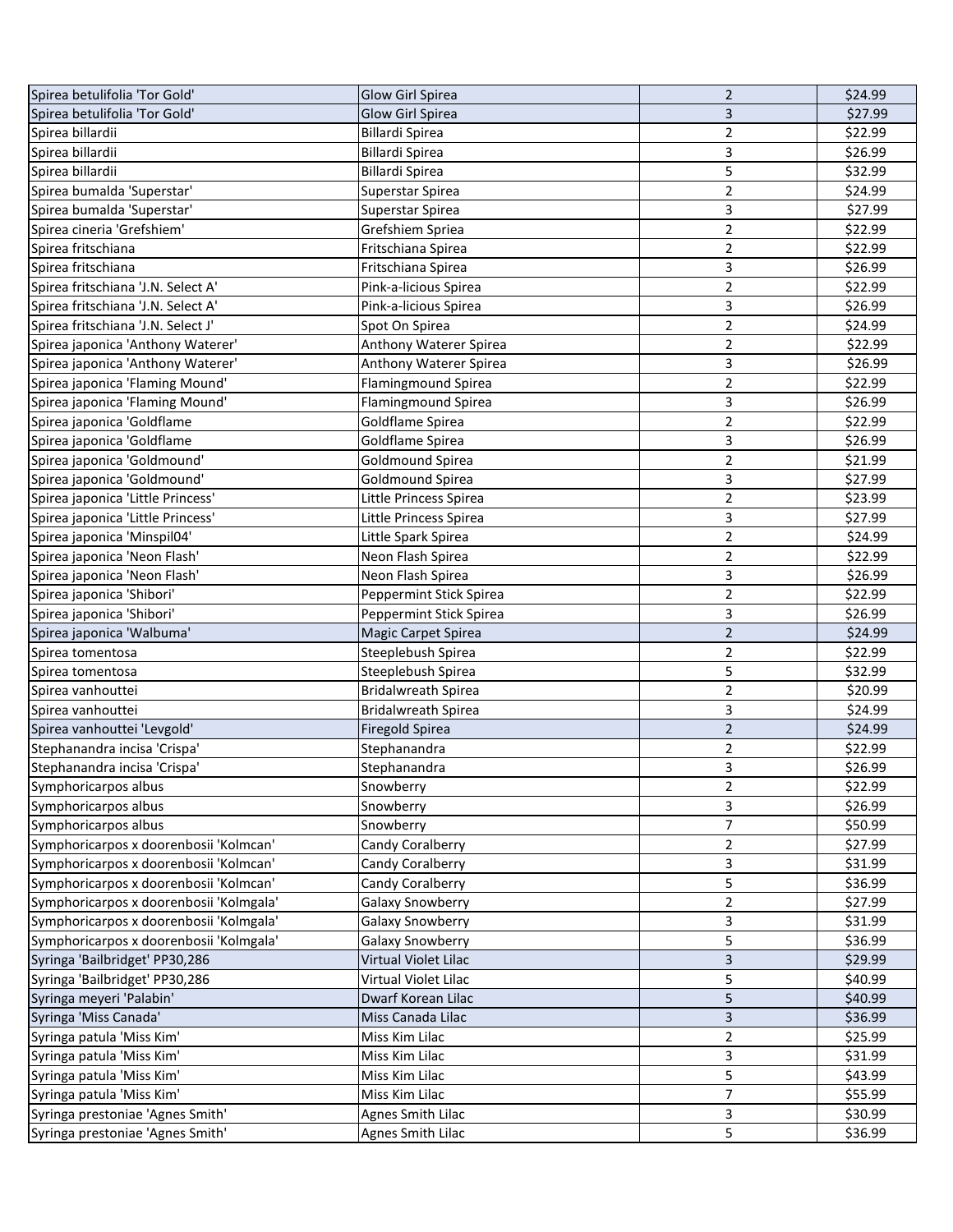| Syringa prestoniae 'Agnes Smith'       | <b>Agnes Smith Lilac</b>        | 7                       | \$50.99 |
|----------------------------------------|---------------------------------|-------------------------|---------|
| Syringa prestoniae 'Alexander's Pink'  | Alexander's Pink Lilac          | 3                       | \$30.99 |
| Syringa prestoniae 'Alexander's Pink'  | Alexander's Pink Lilac          | 5                       | \$36.99 |
| Syringa prestoniae 'Donald Wyman'      | Donald Wyman Lilac              | 3                       | \$30.99 |
| Syringa prestoniae 'Donald Wyman'      | Donald Wyman Lilac              | 5                       | \$36.99 |
| Syringa prestoniae 'Donald Wyman'      | Donald Wyman Lilac              | 7                       | \$50.99 |
| Syringa prestoniae 'James McFarlane'   | James McFarlane Lilac           | 3                       | \$30.99 |
| Syringa prestoniae 'James McFarlane'   | James McFarlane Lilac           | 7                       | \$50.99 |
| Syringa prestoniae 'Jeflady'           | Little Lady Lilac               | 2                       | \$26.99 |
| Syringa prestoniae 'Jeflady'           | Little Lady Lilac               | 3                       | \$27.99 |
| Syringa prestoniae 'Minuet'            | Minuet Lilac                    | 3                       | \$30.99 |
| Syringa prestoniae 'Minuet'            | Minuet Lilac                    | 5                       | \$36.99 |
| Syringa vulgaris                       | Common Purple Lilac             | 2                       | \$25.99 |
| Syringa vulgaris                       | Common Purple Lilac             | 3                       | \$31.99 |
| Syringa vulgaris alba                  | Common White Lilac              | $\overline{2}$          | \$29.99 |
| Syringa vulgaris alba                  | Common White Lilac              | 3                       | \$36.99 |
| Syringa vulgaris 'Monge'               | Monge Lilac                     | $\overline{2}$          | \$29.99 |
| Syringa vulgaris 'President Lincoln'   | President Lincoln Lilac         | $\overline{2}$          | \$31.99 |
| Syringa vulgaris 'Sensation'           | <b>Sensation Lilac</b>          | $\mathbf 2$             | \$31.99 |
| Viburnum dentatum 'Christom'           | <b>Blue Muffin Viburnum</b>     | 3                       | \$32.99 |
| Viburnum dentatum 'JN Select'          | Red Feather Arrowwood Viburnum  | 2                       | \$26.99 |
| Viburnum dentatum 'JN Select'          | Red Feather Arrowwood Viburnum  | 3                       | \$31.99 |
| Viburnum dentatum 'JN Select'          | Red Feather Arrowwood Viburnum  | 5                       | \$36.99 |
| Viburnum dentatum 'JN Select'          | Red Feather Arrowwood Viburnum  | 7                       | \$50.99 |
| Viburnum dentatum 'KLMseventeen'       | Little Joe Arrowwood Viburnum   | 2                       | \$26.99 |
| Viburnum dentatum 'KLMseventeen'       | Little Joe Arrowwood Viburnum   | 3                       | \$33.99 |
| Viburnum dentatum 'KLMseventeen'       | Little Joe Arrowwood Viburnum   | 5                       | \$38.99 |
| Viburnum dentatum var. deamii 'SMVDBL' | All That Glitters Viburnum      | $\overline{2}$          | \$36.99 |
| Viburnum 'Emerald Triumph'             | <b>Emerald Triumph Viburnum</b> | 3                       | \$31.99 |
| Viburnum lantana 'Mohican'             | Mochican Viburnum               | 3                       | \$31.99 |
| Viburnum lantana 'Mohican'             | Mochican Viburnum               | 5                       | \$36.99 |
| Viburnum lentago                       | Nannyberry Viburnum             | $\overline{2}$          | \$25.99 |
| Viburnum lentago                       | Nannyberry Viburnum             | 3                       | \$30.99 |
| Viburnum lentago                       | Nannyberry Viburnum             | 5                       | \$36.99 |
| Viburnum lentago 'UMN870517'           | Homefree Nannyberry             | 3                       | \$29.99 |
| Viburnum opulus 'Roseum'               | Snowball Viburnum               | 3                       | \$30.99 |
| Viburnum rafinesqueanum                | Downy Arrowwood Viburnum        | 2                       | \$25.99 |
| Viburnum rafinesqueanum                | Downy Arrowwood Viburnum        | 3                       | \$31.99 |
| Viburnum rafinesqueanum                | Downy Arrowwood Viburnum        | 5                       | \$36.99 |
| Viburnum trilobum                      | American Cranberrybush          | 2                       | \$25.99 |
| Viburnum trilobum                      | American Cranberrybush          | 3                       | \$31.99 |
| Viburnum trilobum 'Compactum'          | Dwarf American Cranberrybush    | 2                       | \$24.99 |
| Viburnum trilobum 'Compactum'          | Dwarf American Cranberrybush    | 3                       | \$30.99 |
| Viburnum dentatum var. deamii 'SMVDBL' | All That Glows Viburnum         | $\overline{2}$          | \$36.99 |
| Weigela florida 'Bokrashine'           | Shining Sensation Weigela       | $\overline{a}$          | \$27.99 |
| Weigela florida 'Bokrashine'           | Shining Sensation Weigela       | 3                       | \$33.99 |
| Weigela florida 'Kolmagira'            | Rainbow Sensation Weigela       | $\overline{2}$          | \$27.99 |
| Weigela florida 'Kolmagira'            | Rainbow Sensation Weigela       | 3                       | \$33.99 |
| Weigela florida 'Rumba'                | Rumba Weigela                   | $\overline{\mathbf{c}}$ | \$24.99 |
| Weigela florida 'Rumba'                | Rumba Weigela                   | 3                       | \$28.99 |
| Weigela florida 'Rumba'                | Rumba Weigela                   | 5                       | \$36.99 |
| Weigela florida 'Verweig 6'            | Sonic Bloom Red Weigela         | $\overline{2}$          | \$36.99 |
| Weigelia florida 'Red Prince'          | Red Prince Weigela              | 2                       | \$24.99 |
| Weigelia florida 'Red Prince'          | Red Prince Weigela              | 3                       | \$28.99 |
| Weigelia florida 'Red Prince'          | Red Prince Weigela              | 5                       | \$36.99 |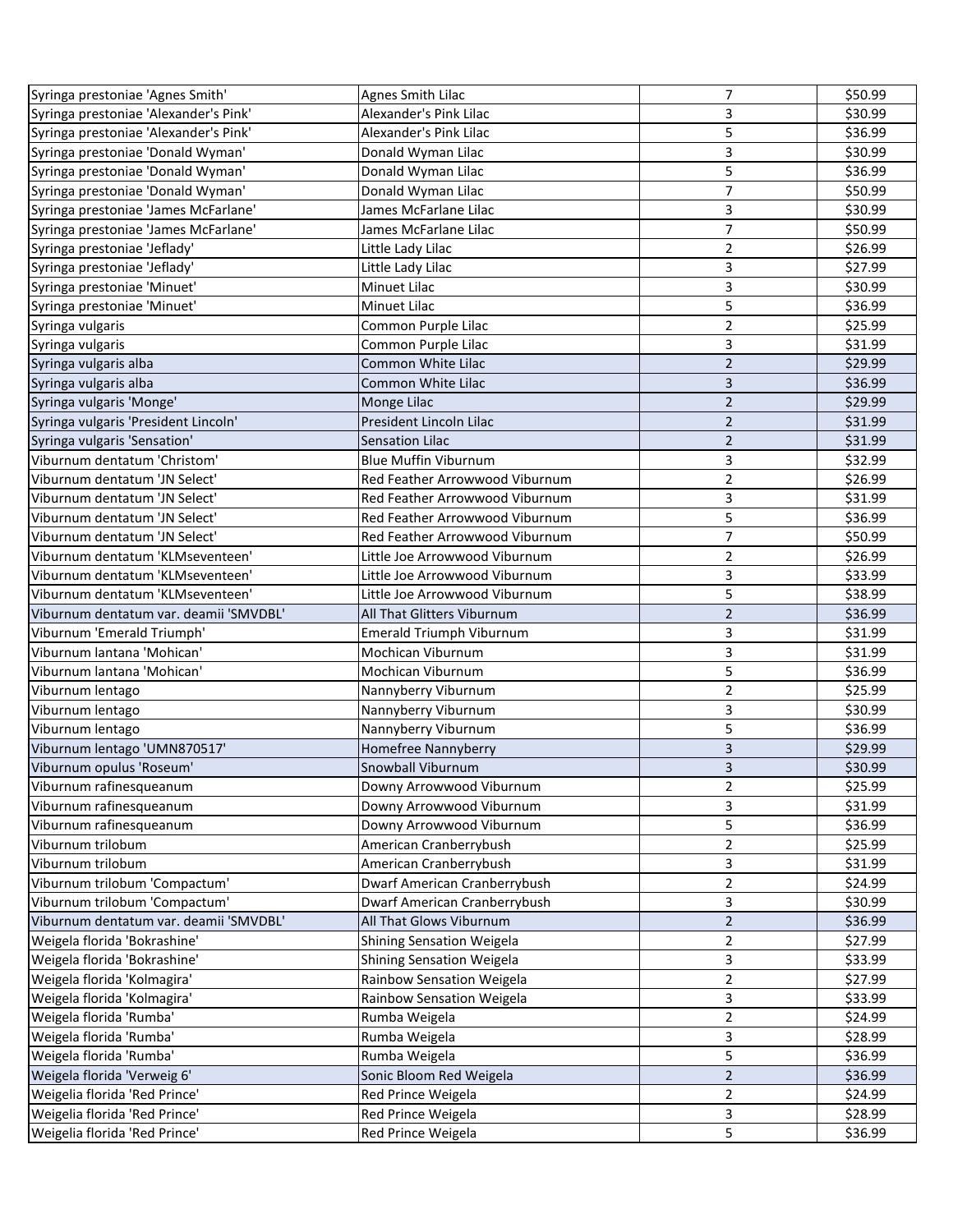| VINES                                        |                                      |  |         |
|----------------------------------------------|--------------------------------------|--|---------|
| Artistolochia durior                         | Dutchman's Pipe                      |  | \$24.99 |
| Artistolochia durior                         | Dutchman's Pipe                      |  | \$30.99 |
| Campsis radicans 'Atomic Red'                | Atomic Red Trumpetvine               |  | \$24.99 |
| Celastrus scandens 'Bailumn'                 | <b>Autumn Revolution Bittersweet</b> |  | \$24.99 |
| Lonicera x brownii 'Bailelle'                | Honeybelle Honeysuckle               |  | \$24.99 |
| Lonicera x brownii 'Bailelle'                | Honeybelle Honeysuckle               |  | \$30.99 |
| Lonicera x brownii 'Dropmore Scarlet'        | Dropmore Scarlet Honeysuckle         |  | \$22.99 |
| Lonicera x brownii 'Dropmore Scarlet'        | Dropmore Scarlet Honeysuckle         |  | \$26.99 |
| Parthenocissus inserta                       | Woodbine                             |  | \$26.99 |
| Parthenocissus quinquefolia var. engelmannii | Engleman Ivy                         |  | \$22.99 |
| Parthenocissus quinquefolia var. engelmannii | Engleman Ivy                         |  | \$26.99 |
| Wisteria Macrostachya 'Betty Matthews'       | Summer Cascade Wisteria              |  | \$24.99 |
|                                              | <b>EVERGREENS</b>                    |  |         |

Ball and Burlap (B&B) Shade Trees and Evergreens are available to pre-order. B&B is only available for a limited time in either the early spring or in the fall. Prices and sizes can be different for each species or different varieties. Ball and Burlap Evergreens can range from 4' height at \$153 each to 12' height at \$500 each. Ball and Burlap Shade Trees can range from 1<sup>3/4</sup>" diameter at \$234 each to 4" diameter at \$531 each. There is extra cost involved with purchasing and planting B&B. There is a pick-up and delivery fee, along with any planting costs. If you would like more information about B&B pricing and availability, please contact us at (715) 365-2929 or info@hansonsgardenvillage.com

| Abies balsamea                            | <b>Balsam Fir</b>                | $\overline{2}$ | \$26.99  |
|-------------------------------------------|----------------------------------|----------------|----------|
| Abies balsamea                            | <b>Balsam Fir</b>                | 3              | \$35.99  |
| Abies balsamea                            | <b>Balsam Fir</b>                | 7              | \$71.99  |
| Juniperus communis 'Aurea'                | Fool's Gold Juniper              | 3              | \$30.99  |
| Juniperus communis 'English River'        | English River Juniper            | 3              | \$30.99  |
| Juniperus communis 'Gold Cone'            | Gold Cone Juniper                | $\overline{2}$ | \$31.99  |
| Juniperus communis 'Gold Cone'            | Gold Cone Juniper                | 3              | \$40.99  |
| Juniperus communis 'Repanda'              | Repanda Juniper                  | 3              | \$28.99  |
| Juniperus communis 'South Shore'          | South Shore Juniper              | 3              | \$30.99  |
| Juniperus communis var. depressa 'AmDak'  | <b>Blueberry Delight Juniper</b> | 3              | \$30.99  |
| Juniperus communis var. depressa 'Reedak' | Copper Delight Juniper           | 3              | \$30.99  |
| Juniperus horizontalis 'Bar Harbor'       | Bar Harbor Juniper               | 3              | \$28.99  |
| Juniperus horizontalis 'Blue Chip'        | <b>Blue Chip Juniper</b>         | $\overline{3}$ | \$28.99  |
| Juniperus horizontalis 'Blue Mat'         | <b>Blue Mat Juniper</b>          | 3              | \$28.99  |
| Juniperus horizontalis 'Independence'     | Independence Juniper             | 3              | \$28.99  |
| Juniperus horizontalis 'Prince of Wales"  | Prince of Wales Juniper          | 3              | \$28.99  |
| Juniperus horizontalis 'Wiltonii'         | <b>Blue Rug Juniper</b>          | 3              | \$28.99  |
| Juniperus horizontalis 'Wisconsin'        | Wisconsin Juniper                | 3              | \$28.99  |
| Juniperus horizontalis 'Youngstown'       | Andorra Juniper                  | 3              | \$28.99  |
| Juniperus 'J.N. Select Blue'              | <b>Star Power Juniper</b>        | $\overline{2}$ | \$30.99  |
| Juniperus 'J.N. Select Blue'              | <b>Star Power Juniper</b>        | 3              | \$40.99  |
| Juniperus 'J.N. Select Blue'              | <b>Star Power Juniper</b>        | 5              | \$54.99  |
| Juniperus sabina 'Blue Sparkle'           | <b>Blue Sparkle Juniper</b>      | 3              | \$28.99  |
| Juniperus sabina 'Broadmoor'              | <b>Broadmoor Juniper</b>         | 3              | \$28.99  |
| Juniperus sabina 'Mini Arcade'            | Mini Arcade Juniper              | 3              | \$28.99  |
| Juniperus scopulorum 'Blue Arrow'         | <b>Blue Arrow Juniper</b>        | 3              | \$30.99  |
| Larix larcinia                            | American Larch                   | $\overline{2}$ | \$30.99  |
| Larix larcinia                            | American Larch                   | 3              | \$40.99  |
| Larix larcinia                            | American Larch                   | $\overline{7}$ | \$86.99  |
| Larix larcinia                            | American Larch                   | 15             | \$158.99 |
| Microbiota decussata                      | <b>Russian Cypress</b>           | $\mathbf{1}$   | \$13.99  |
| Microbiota decussata                      | <b>Russian Cypress</b>           | 2              | \$26.99  |
| Microbiota decussata                      | <b>Russian Cypress</b>           | 3              | \$31.99  |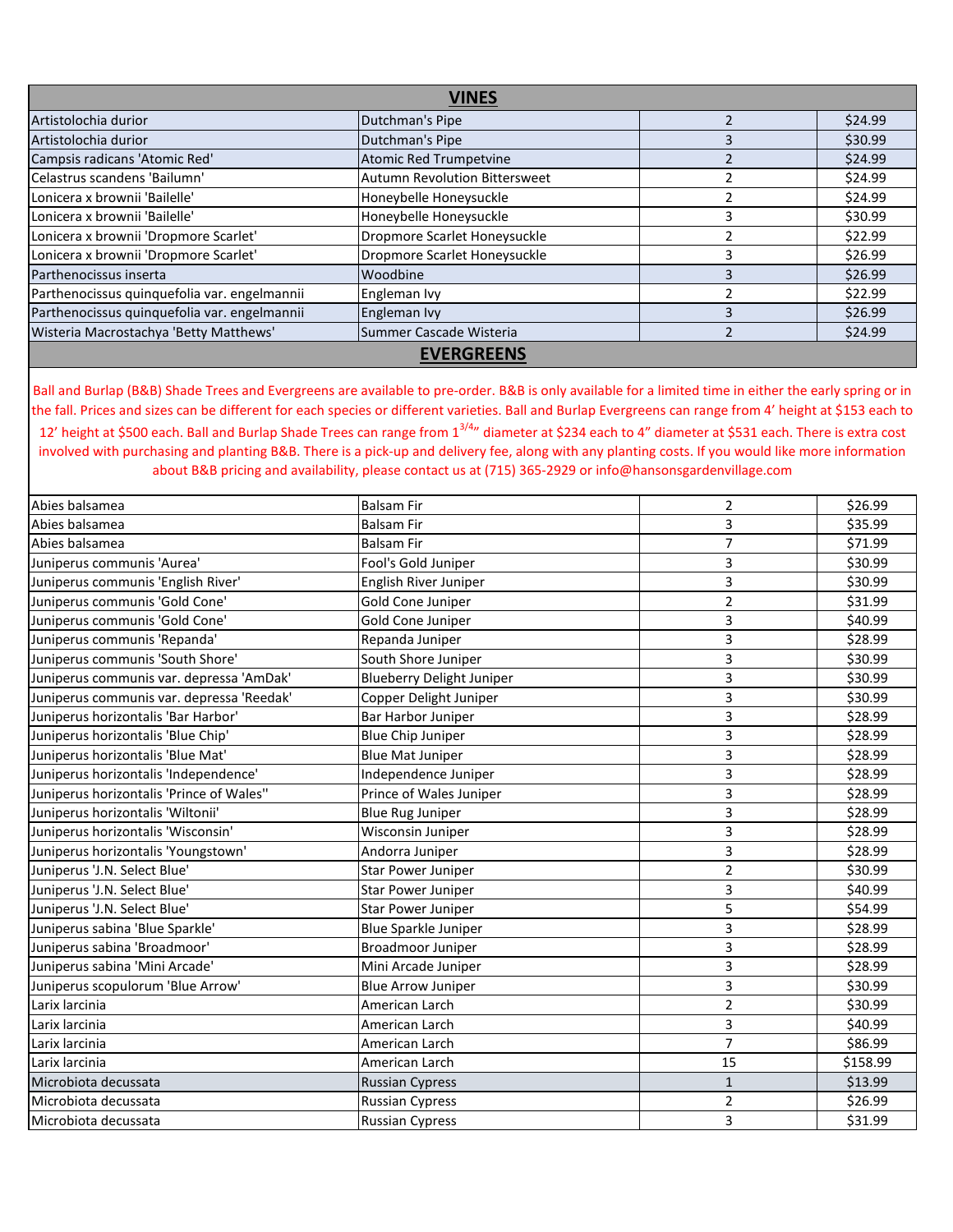| Picea abiea 'Pendula'             | <b>Weeping Norway Spruce</b>   | 5              | \$129.99 |
|-----------------------------------|--------------------------------|----------------|----------|
| Picea abies                       | Norway Spruce                  | 2              | \$26.99  |
| Picea abies                       | Norway Spruce                  | 5              | \$48.99  |
| Picea abies                       | Norway Spruce                  | $\overline{7}$ | \$71.99  |
| Picea abies 'Nidiformis'          | <b>Bird's Nest Spruce</b>      | $\overline{2}$ | \$31.99  |
| Picea abies 'Nidiformis'          | <b>Bird's Nest Spruce</b>      | 3              | \$40.99  |
| Picea abies 'Nidiformis'          | <b>Bird's Nest Spruce</b>      | 5              | \$48.99  |
| Picea abies 'Nidiformis'          | <b>Bird's Nest Spruce</b>      | 7              | \$71.99  |
| Picea glauca                      | White Spruce                   | $\overline{2}$ | \$26.99  |
| Picea glauca                      | White Spruce                   | 3              | \$35.99  |
| Picea glauca                      | White Spruce                   | 7              | \$71.99  |
| Picea glauca densata              | <b>Black Hills Spruce</b>      | $\overline{2}$ | \$26.99  |
| Picea glauca densata              | <b>Black Hills Spruce</b>      | 3              | \$35.99  |
| Picea glauca densata              | <b>Black Hills Spruce</b>      | 5              | \$48.99  |
| Picea glauca densata              | <b>Black Hills Spruce</b>      | $\overline{7}$ | \$71.99  |
| Picea mariana                     | <b>Black Spruce</b>            | $\overline{2}$ | \$26.99  |
| Picea mariana                     | <b>Black Spruce</b>            | 3              | \$35.99  |
| Picea pungens                     | <b>Fat Albert Blue Spruce</b>  | 5              | \$135.99 |
| Picea pungens 'Baby Blue'         | <b>Baby Blue Spruce</b>        | 6              | \$119.99 |
| Pinus mugo mughus                 | <b>Mugho Pine</b>              | 3              | \$37.99  |
| Pinus resinosa                    | Red Pine                       | $\overline{2}$ | \$26.99  |
| Pinus resinosa                    | <b>Red Pine</b>                | 3              | \$37.99  |
| Pinus strobus                     | <b>White Pine</b>              | $\overline{2}$ | \$26.99  |
| Pinus strobus                     | White Pine                     | 3              | \$35.99  |
| Pinus strobus                     | White Pine                     | 5              | \$48.99  |
| Pinus strobus                     | White Pine                     | $\overline{7}$ | \$71.99  |
| Taxus x media 'Tauntoni'          | <b>Taunton Yew</b>             | 2              | \$30.99  |
| Taxus x media 'Tauntoni'          | Taunton Yew                    | 3              | \$37.99  |
| Thuja occidentalis 'Holmstrup'    | Holmstrup Arborvitae           | $\overline{2}$ | \$31.99  |
| Thuja occidentalis 'Holmstrup'    | Holmstrup Arborvitae           | 3              | \$36.99  |
| Thuja occidentalis 'Holmstrup'    | Holmstrup Arborvitae           | 5              | \$46.99  |
| Thuja occidentalis 'Holmstrup'    | Holmstrup Arborvitae           | $\overline{7}$ | \$71.99  |
| Thuja occidentalis 'Little Giant' | Little Giant Arborvitae        | $\overline{2}$ | \$30.99  |
| Thuja occidentalis 'Little Giant' | Little Giant Arborvitae        | 3              | \$35.99  |
| Thuja occidentalis 'Nigra'        | American Dark Green Arborvitae | $\overline{2}$ | \$28.99  |
| Thuja occidentalis 'Nigra'        | American Dark Green Arborvitae | 3              | \$36.99  |
| Thuja occidentalis 'Nigra'        | American Dark Green Arborvitae | 5              | \$46.99  |
| Thuja occidentalis 'Nigra'        | American Dark Green Arborvitae | 7              | \$71.99  |
| Thuja occidentalis 'Techny'       | Techny Aborvitae               | 3              | \$36.99  |
| Thuja occidentalis 'Techny'       | Techny Aborvitae               | 5              | \$48.99  |
| Thuja occidentalis 'Techny'       | Techny Aborvitae               | 7              | \$71.99  |
| Thuja occidentalis 'Woodwardii'   | Woodward Globe Arborvitae      | $\overline{2}$ | \$28.99  |
| Thuja occidentalis 'Woodwardii'   | Woodward Globe Arborvitae      | 3              | \$35.99  |
| Tsuga canadensis                  | Canadian Hemlock               | $\overline{2}$ | \$33.99  |
| Tsuga canadensis                  | Canadian Hemlock               | 3              | \$44.99  |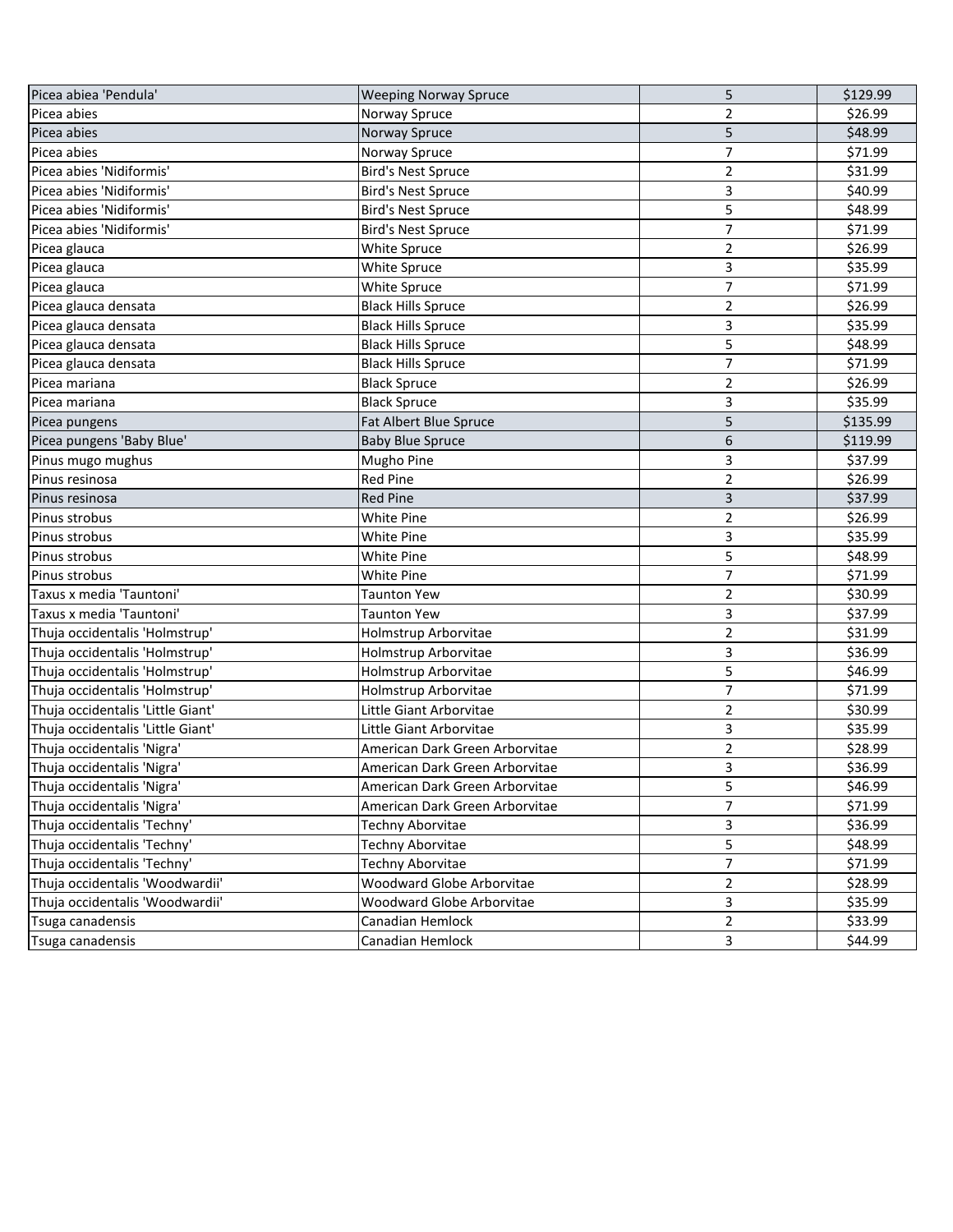## **SHADE TREES**

Ball and Burlap (B&B) Shade Trees and Evergreens are available to pre-order. B&B is only available for a limited time in either the early spring or in the fall. Prices and sizes can be different for each species or different varieties. Ball and Burlap Evergreens can range from 4' height at \$145.99 each to 12' height at \$482.99 each. Ball and Burlap Shade Trees can range from 1½" diameter at \$233.99 each to 4" diameter at \$512.99 each. There is some extra cost involved with purchasing and planting B&B. There is a pick-up and delivery fee, along with any planting costs. If you would like more information about B&B pricing and availability, please contact us at (715) 365-2929 or info@hansonsgardenvillage.com

| Acer platanoides 'Royal Red'                  | <b>Royal Red Maple</b>           | 15             | \$160.00 |
|-----------------------------------------------|----------------------------------|----------------|----------|
| Acer rubrum                                   | <b>Red Maple</b>                 | 15             | \$160.00 |
| Acer platanoides 'Deborah'                    | Deborah Maple                    | 15             | \$160.00 |
| Acer rubrum 'Northwood Red'                   | Northwood Red Maple              | $\overline{7}$ | \$90.00  |
| Acer rubrum 'Northwood Red'                   | Northwood Red Maple              | 15             | \$160.00 |
| Acer rubrum 'Northwood Red'                   | Northwood Red Maple              | 25             | \$250.00 |
| Acer saccharum                                | <b>Sugar Maple</b>               | 7              | \$90.00  |
| Acer saccharum                                | Sugar Maple                      | 15             | \$160.00 |
| Acer saccharum                                | Sugar Maple                      | 25             | \$250.00 |
| Acer x freemanii 'AF#1'                       | <b>Firefall Maple</b>            | 7              | \$90.00  |
| Acer x freemanii 'AF#1'                       | <b>Firefall Maple</b>            | 15             | \$160.00 |
| Acer x freemanii 'AF#1'                       | <b>Firefall Maple</b>            | 25             | \$250.00 |
| Acer x freemanii 'Bailston'                   | Matador Maple                    | $\overline{7}$ | \$90.00  |
| Acer x freemanii 'Bailston'                   | Matador Maple                    | 15             | \$160.00 |
| Acer x freemanii 'Bailston'                   | Matador Maple                    | 25             | \$250.00 |
| Acer x freemanii 'Jeffersred'                 | Autumn Blaze Maple               | $\overline{7}$ | \$90.00  |
| Acer x freemanii 'Jeffersred'                 | Autumn Blaze Maple               | 15             | \$160.00 |
| Acer x freemanii 'Jeffersred'                 | Autumn Blaze Maple               | 25             | \$250.00 |
| Acer x freemanii 'Sienna Glen'                | Sienna Glen Maple                | $\overline{7}$ | \$90.00  |
| Acer x freemanii 'Sienna Glen'                | Sienna Glen Maple                | 15             | \$160.00 |
| Acer x freemanii 'Sienna Glen'                | Sienna Glen Maple                | 25             | \$250.00 |
| Amelanchier x grandiflora 'Autumn Brilliance' | Autumn Brillance Serviceberry    | $\overline{7}$ | \$90.00  |
| Amelanchier x grandiflora 'Autumn Brilliance' | Autumn Brillance Serviceberry    | 15             | \$160.00 |
| Betula nigra                                  | <b>River Birch</b>               | $\overline{7}$ | \$90.00  |
| Betula nigra                                  | <b>River Birch</b>               | 10             | \$115.00 |
| Betula nigra 'Cully'                          | Heritage River Birch             | 7              | \$90.00  |
| Betula nigra 'Cully'                          | Heritage River Birch             | 15             | \$160.00 |
| Betula nigra 'Cully'                          | Heritage River Birch             | 25             | \$250.00 |
| Betula papyrifera                             | Paper Birch                      | $\overline{2}$ | \$40.00  |
| Betula papyrifera                             | Paper Birch                      | $\overline{7}$ | \$90.00  |
| Betula papyrifera                             | Paper Birch                      | 15             | \$160.00 |
| Betula platphylla 'Jefpark'                   | Parkland Pillar Birch            | 7              | \$115.00 |
| Betula platphylla 'Jefpark'                   | Parkland Pillar Birch            | 15             | \$180.00 |
| Betula platphylla 'Jefpark'                   | Parkland Pillar Birch            | 25             | \$275.00 |
| Betula populifolia 'Whitespire'               | Whitespire Birch                 | 7              | \$90.00  |
| Betula populifolia 'Whitespire'               | Whitespire Birch                 | 15             | \$160.00 |
| Betula populifolia 'Whitespire'               | <b>Whitespire Birch</b>          | 25             | \$250.00 |
| Carpinus caroliniana                          | <b>Blue Beech</b>                | $\overline{7}$ | \$90.00  |
| Carpinus caroliniana                          | <b>Blue Beech</b>                | 10             | \$115.00 |
| Carpinus caroliniana                          | <b>Blue Beech</b>                | 15             | \$160.00 |
| Chionanthus virginicus                        | <b>White Fringe Tree</b>         | 5              | \$60.00  |
| Crataegus crus-galli var. inermis             | Thornless Cockspur Hawthorn      | $\overline{7}$ | \$90.00  |
| Crataegus crus-galli var. inermis             | Thornless Cockspur Hawthorn      | 15             | \$160.00 |
| Crataegus crus-galli var. inermis             | Thornless Cockspur Hawthorn      | 25             | \$250.00 |
| Gleditsia triacanthos var. inermis 'Harve'    | Northern Acclaim Honeylocust     | 15             | \$160.00 |
| Gleditsia triacanthos var. inermis 'Harve'    | Northern Acclaim Honeylocust     | 25             | \$250.00 |
| Hydrangea paniculata 'Bulk'                   | Quick Fire Hydrangea - Tree-Form | $\overline{7}$ | \$115.00 |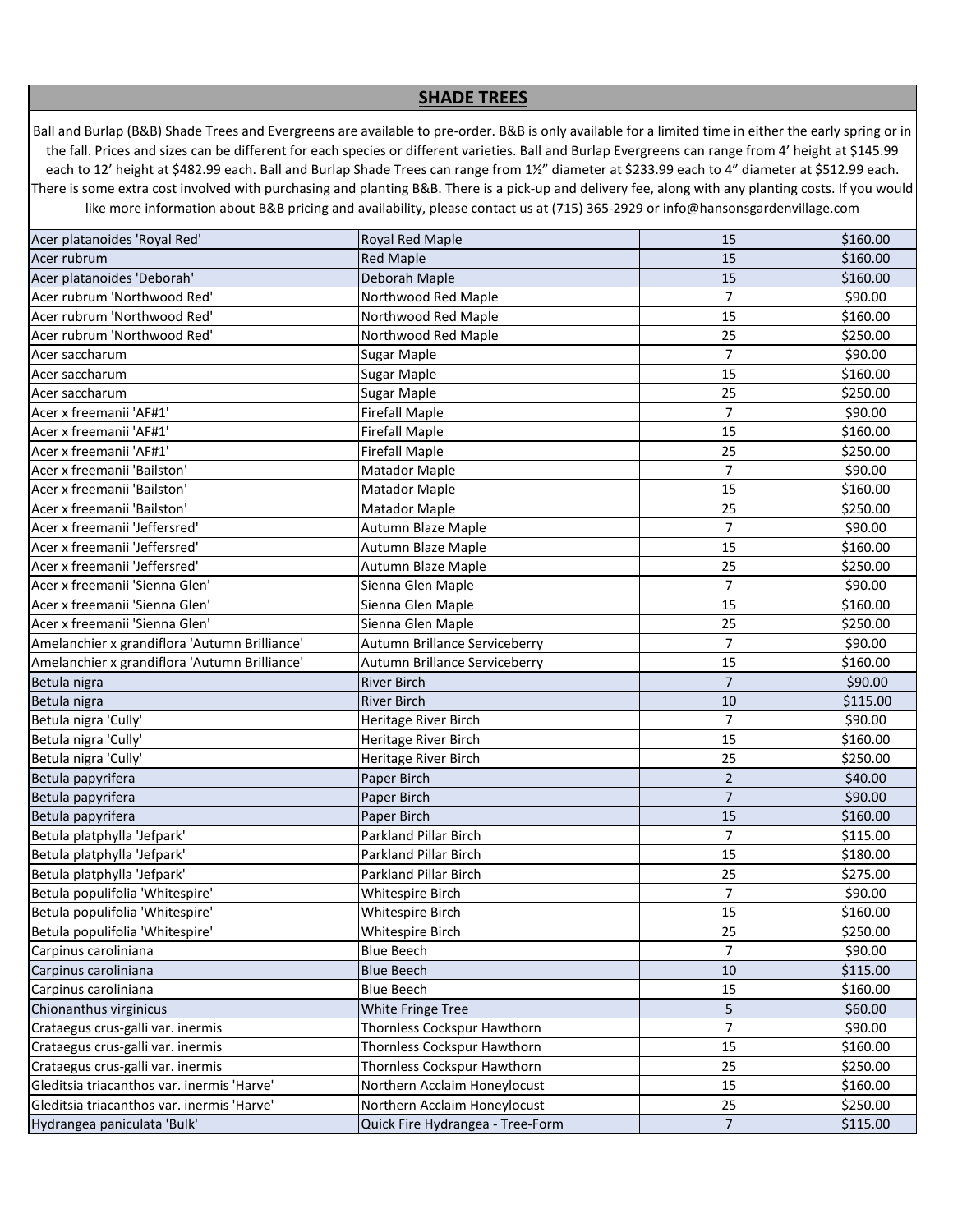| Hydrangea paniculata 'Renhy'         | Vanilla Strawberry Hydrangea - Tree-Form | 7              | \$115.00 |
|--------------------------------------|------------------------------------------|----------------|----------|
| Juglans cinerea                      | <b>Butternut</b>                         | 3              | \$40.00  |
| Ostrya virginiana                    | Ironwood                                 | 7              | \$90.00  |
| Ostrya virginiana                    | Ironwood                                 | 15             | \$160.00 |
| Ostrya virginiana                    | Ironwood                                 | 25             | \$250.00 |
| Physocarpus opulifolius 'Jefam'      | Amber Jubilee Ninebark - Tree-Form       | $\overline{7}$ | \$110.00 |
| Physocarpus opulifolius 'Monlo'      | Diablo Ninebark - Tree-Form              | 7              | \$110.00 |
| Physocorpus opulifolius 'Seward'     | Summer Wine Ninebark - Tree-Form         | $\overline{7}$ | \$110.00 |
| Populus tremuloides                  | Quaking Aspen                            | $\overline{7}$ | \$90.00  |
| Prunus maackii                       | Amur Chokecherry                         | 15             | \$160.00 |
| Prunus virginiana                    | Chokecherry                              | $\overline{7}$ | \$70.00  |
| Quercus bicolor                      | Swamp White Oak                          | 7              | \$90.00  |
| Quercus bicolor                      | Swamp White Oak                          | 15             | \$180.00 |
| Quercus bicolor                      | Swamp White Oak                          | 25             | \$270.00 |
| Quercus ellipsoidalis 'Bailskies'    | Majestic Skies Oak                       | 15             | \$180.00 |
| Quercus ellipsoidalis 'Bailskies'    | Majestic Skies Oak                       | 25             | \$270.00 |
| Quercus ellipsoidalis                | Northern Pin Oak                         | $\overline{2}$ | \$40.00  |
| Quercus ellipsoidalis                | Northern Pin Oak                         | $\overline{7}$ | \$90.00  |
| Quercus ellipsoidalis                | Northern Pin Oak                         | 15             | \$180.00 |
| Quercus ellipsoidalis                | Northern Pin Oak                         | 25             | \$270.00 |
| Quercus macrocarpa                   | <b>Bur Oak</b>                           | 7              | \$90.00  |
| Quercus macrocarpa                   | <b>Bur Oak</b>                           | 15             | \$180.00 |
| Quercus macrocarpa                   | <b>Bur Oak</b>                           | 25             | \$270.00 |
| Quercus robur x macrocarpa 'Clemons' | Heritage Oak                             | 15             | \$180.00 |
| Quercus robur x macrocarpa 'Clemons' | Heritage Oak                             | 25             | \$270.00 |
| Quercus rubra                        | Northern Red Oak                         | $\overline{7}$ | \$90.00  |
| Quercus rubra                        | Northern Red Oak                         | 15             | \$180.00 |
| Quercus rubra                        | Northern Red Oak                         | 25             | \$270.00 |
| Quercus x warei 'Long'               | Regal Prince Columnar Oak                | 15             | \$180.00 |
| Quercus x warei 'Long'               | Regal Prince Columnar Oak                | 25             | \$270.00 |
| Salix x 'Prairie Cascade'            | Prairie Casacade Willow                  | $\overline{7}$ | \$90.00  |
| Salix x 'Prairie Cascade'            | <b>Prairie Casacade Willow</b>           | 15             | \$160.00 |
| Sorbus americana                     | American Mountain Ash                    | $\overline{2}$ | \$40.00  |
| Sorbus americana                     | American Mountain Ash                    | $\overline{7}$ | \$90.00  |
| Sorbus decora                        | Showy Mountain Ash                       | $\overline{7}$ | \$90.00  |
| Sorbus decora                        | Showy Mountain Ash                       | 10             | \$115.00 |
| Sorbus decora                        | Showy Mountain Ash                       | 15             | \$160.00 |
| Sorbus decora                        | Showy Mountain Ash                       | 25             | \$250.00 |
| Syringa 'Bailbelle'                  | Tinkerbelle Lilac - Tree-Form            | $\overline{7}$ | \$110.00 |
| Syringa patula 'Miss Kim'            | Miss Kim Lilac - Tree-Form               | 7              | \$110.00 |
| Syringa reticulata                   | Japanese Tree Lilac                      | $\overline{7}$ | \$90.00  |
| Syringa reticulata                   | Japanese Tree Lilac                      | 15             | \$160.00 |
| Syringa reticulata                   | Japanese Tree Lilac                      | 25             | \$250.00 |
| Syringa reticulata 'Bailnce'         | Snowdance Japanese Tree Lilac            | $\overline{7}$ | \$90.00  |
| Syringa reticulata 'Bailnce'         | Snowdance Japanese Tree Lilac            | 15             | \$160.00 |
| Syringa reticulata 'Bailnce'         | Snowdance Japanese Tree Lilac            | 25             | \$250.00 |
| Syringa reticulata 'Ivory Silk'      | Ivory Silk Japanese Tree Lilac           | $\overline{7}$ | \$90.00  |
| Syringa reticulata 'Ivory Silk'      | Ivory Silk Japanese Tree Lilac           | 15             | \$160.00 |
| Syringa reticulata 'Ivory Silk'      | Ivory Silk Japanese Tree Lilac           | 25             | \$250.00 |
| Tilia americana                      | American Linden (Basswood)               | $\overline{7}$ | \$90.00  |
| Tilia americana                      | American Linden (Basswood)               | 15             | \$160.00 |
| Tilia americana 'McK Sentry'         | American Sentry Linden                   | $\overline{7}$ | \$90.00  |
| Tilia americana 'McK Sentry'         | American Sentry Linden                   | 15             | \$160.00 |
| Tilia americana 'McK Sentry'         | American Sentry Linden                   | 25             | \$250.00 |
| Tilia americana 'Bailyard'           | Frontyard American Linden                | 15             | \$160.00 |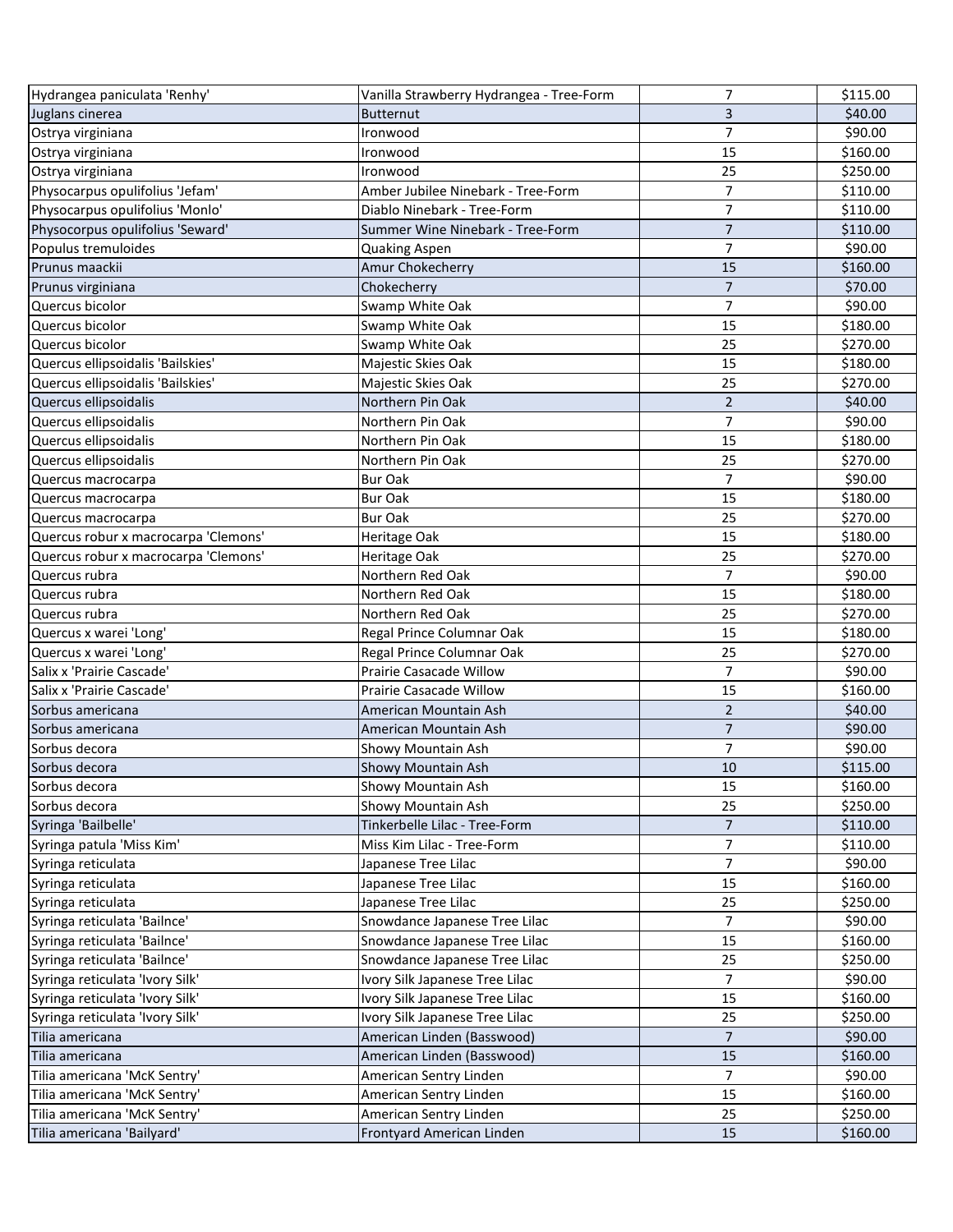| Tilia cordata 'Greenspire'            | Greenspire Linden                  | 7              | \$90.00  |
|---------------------------------------|------------------------------------|----------------|----------|
| Tilia cordata 'Greenspire'            | Greenspire Linden                  | 15             | \$160.00 |
| Tilia cordata 'Greenspire'            | Greenspire Linden                  | 25             | \$250.00 |
| Ulmus americana 'Princeton'           | Princeton American Elm             | $\overline{7}$ | \$90.00  |
| Ulmus americana 'Princeton'           | Princeton American Elm             | 15             | \$160.00 |
| Ulmus americana 'Princeton'           | Princeton American Elm             | 25             | \$250.00 |
| Ulmus americana 'New Horizon'         | New Horizon Elm                    | 15             | \$160.00 |
| Ulmus americana 'St. Croix'           | St. Croix Elm                      | $\overline{7}$ | \$90.00  |
| Ulmus americana 'St. Croix'           | St. Croix Elm                      | 15             | \$160.00 |
|                                       | <b>FLOWERING CRABS &amp; PLUMS</b> |                |          |
| Malus 'Bailears'                      | Ruby Tears (Natural Weeper)        | 7              | \$92.00  |
| Malus 'Bailears'                      | Ruby Tears (Natural Weeper)        | 15             | \$180.00 |
| Malus 'Camzam'                        | Camelot Crab                       | $\overline{7}$ | \$70.00  |
| Malus 'Coralcole'                     | <b>Coralburst Crab</b>             | 7              | \$92.00  |
| Malus 'Donald Wyman'                  | Donald Wyman Crab                  | $\overline{7}$ | \$70.00  |
| Malus 'JFS-KW5' PP14375               | Royal Raindrops                    | $\overline{7}$ | \$70.00  |
| Malus 'JFS-KW5' PP14375               | Royal Raindrops                    | 15             | \$160.00 |
| Malus 'Louisa'                        | Louisa Crab                        | $\overline{7}$ | \$92.00  |
| Malus 'Louisa'                        | Louisa Crab                        | 15             | \$180.00 |
| Malus 'Prairifire'                    | <b>Prairifire Crab</b>             | $\overline{7}$ | \$70.00  |
| Malus 'Prairifire'                    | Prairifire Crab                    | 15             | \$160.00 |
| Malus 'Prairifire'                    | Prairifire Crab                    | 25             | \$250.00 |
| Malus 'Purple Prince'                 | Purple Prince Crab                 | $\overline{7}$ | \$70.00  |
| Malus 'Purple Prince'                 | Purple Prince Crab                 | 15             | \$160.00 |
| Malus 'Red Barron'                    | <b>Red Barron Crab</b>             | 7              | \$70.00  |
| Malus 'Red Barron'                    | <b>Red Barron Crab</b>             | 15             | \$160.00 |
| Malus 'Red Splendor'                  | Red Splendor Crab                  | $\overline{7}$ | \$70.00  |
| Malus 'Red Splendor'                  | Red Splendor Crab                  | 15             | \$160.00 |
| Malus 'Rejzam'                        | Rejoice Crab                       | $\overline{7}$ | \$70.00  |
| Malus 'Malusquest'                    | <b>Pink Sparkles</b>               | $\overline{7}$ | \$70.00  |
| Malus 'Malusquest'                    | <b>Pink Sparkles</b>               | 15             | \$160.00 |
| Malus 'Pink Spires'                   | <b>Pink Spires</b>                 | $\overline{7}$ | \$70.00  |
| Malus 'Snowdrift'                     | Snowdrift Crab                     | $\overline{7}$ | \$70.00  |
| Malus 'Snowdrift'                     | Snowdrift Crab                     | 15             | \$160.00 |
| Malus 'Snowdrift'                     | Snowdrift Crab                     | 25             | \$250.00 |
| Malus 'Spring Snow'                   | <b>Spring Snow Crab</b>            | $\overline{7}$ | \$70.00  |
| Malus 'Spring Snow'                   | Spring Snow Crab                   | 15             | \$160.00 |
| Malus 'Spring Snow'                   | Spring Snow Crab                   | 25             | \$250.00 |
| Malus 'Tina'                          | Tina Crab                          | 7              | \$92.00  |
| Malus 'Tina'                          | Tina Crab                          | 15             | \$180.00 |
| Malus sargentii 'Select A'            | Firebird Crab                      | $\overline{7}$ | \$92.00  |
| Malus sargentii 'Select A'            | <b>Firebird Crab</b>               | 15             | \$180.00 |
| Malus x adstringens 'Durleo' PP20,167 | <b>Gladiator Crab</b>              | $\overline{7}$ | \$70.00  |
| Prunus nigra 'Princess Kay'           | Princess Kay Plum                  | 15             | \$160.00 |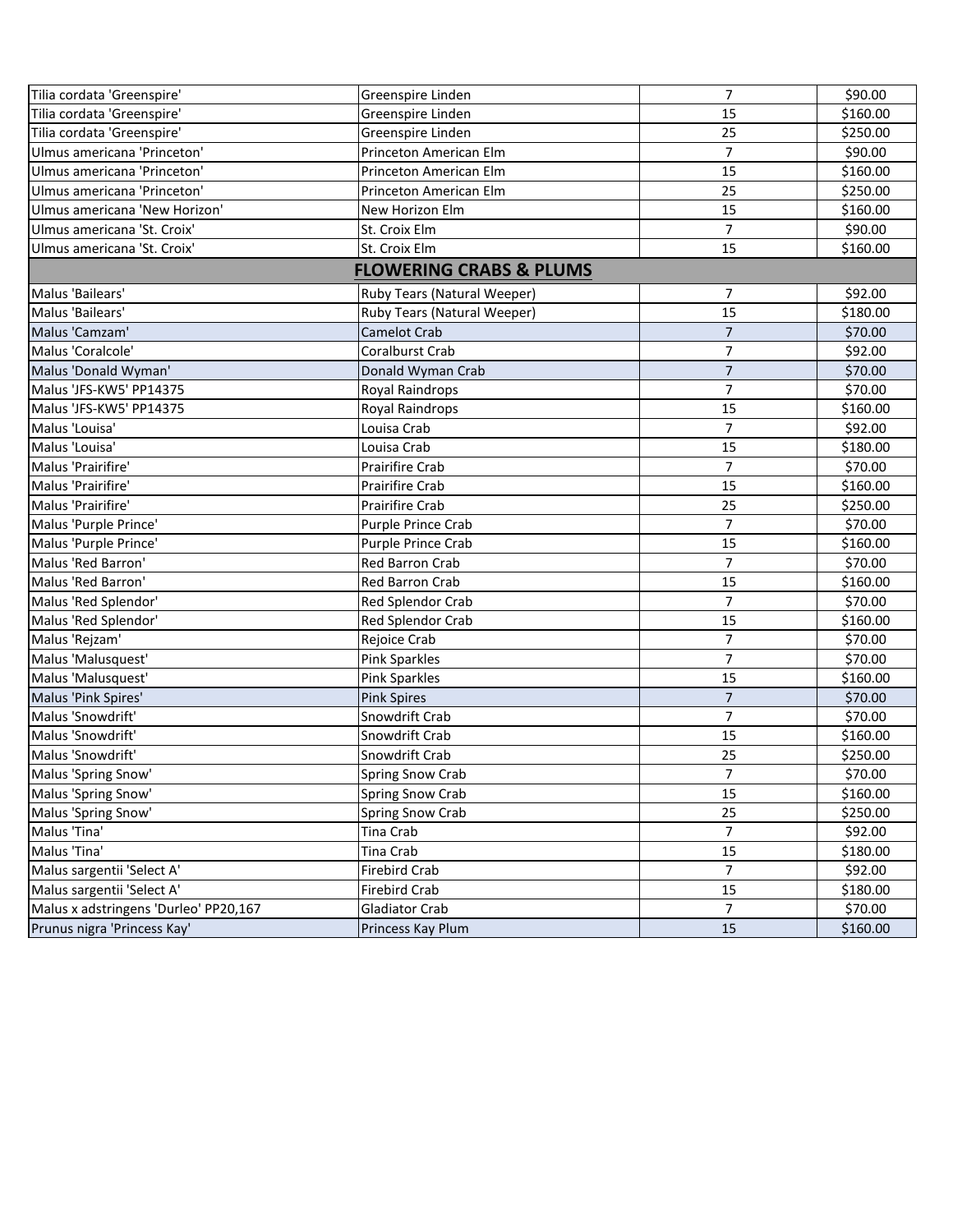| <b>FRUIT TREES</b>            |                                       |                |          |  |
|-------------------------------|---------------------------------------|----------------|----------|--|
| <b>APPLE TREES</b>            |                                       |                |          |  |
| Malus 'Connell Red'           | Connell Red - SM-7                    | $\overline{7}$ | \$60.00  |  |
| Malus 'Cortland'              | Cortland - S-M7                       | $\overline{7}$ | \$60.00  |  |
| Malus 'Cortland'              | Cortland - Standard                   | $\overline{7}$ | \$60.00  |  |
| Malus 'Cortland'              | Cortland - Standard                   | 15             | \$115.00 |  |
| Malus 'Fireside'              | Fireside - S-M7                       | $\overline{7}$ | \$60.00  |  |
| Malus 'Fireside'              | Fireside - Standard                   | $\overline{7}$ | \$60.00  |  |
| Malus 'Fireside'              | Fireside - Standard                   | 15             | \$115.00 |  |
| Malus 'Goodland'              | Goodland - Standard                   | $\overline{7}$ | \$60.00  |  |
| Malus 'Haralred'              | Haralred - S-M7                       | $\overline{7}$ | \$60.00  |  |
| Malus 'Haralred'              | Haralred - Standard                   | 7              | \$60.00  |  |
| Malus 'Haralred'              | Haralred - Standard                   | 15             | \$115.00 |  |
| Malus 'Hazen'                 | Hazen - Standard (Natural Semi Dwarf) | $\overline{7}$ | \$60.00  |  |
| Malus 'Hazen'                 | Hazen - Standard (Natural Semi Dwarf) | 15             | \$115.00 |  |
| Malus 'Honeycrisp'            | Honeycrisp - S-M7                     | $\overline{7}$ | \$60.00  |  |
| Malus 'Honeycrisp'            | Honeycrisp - Standard                 | 7              | \$60.00  |  |
| Malus 'Honeycrisp'            | Honeycrisp - Standard                 | 15             | \$115.00 |  |
| Malus 'Honeygold'             | Honeygold - S-M7                      | $\overline{7}$ | \$60.00  |  |
| Malus 'Honeygold'             | Honeygold - Standard                  | 7              | \$60.00  |  |
| Malus 'Honeygold'             | Honeygold - Standard                  | 15             | \$115.00 |  |
| Malus 'KinderKrisp' PPAF      | KinderKrisp Apple - S-M7              | 7              | \$60.00  |  |
| Malus 'KinderKrisp' PPAF      | KinderKrisp Apple - Standard          | $\overline{7}$ | \$60.00  |  |
| Malus 'KinderKrisp' PPAF      | KinderKrisp Apple - Standard          | 15             | \$115.00 |  |
| Malus 'McIntosh'              | McIntosh - S-M7                       | $\overline{7}$ | \$60.00  |  |
| Malus 'McIntosh'              | McIntosh - Standard                   | $\overline{7}$ | \$60.00  |  |
| Malus 'McIntosh'              | McIntosh - Standard                   | 15             | \$115.00 |  |
| Malus 'Minnewashta'           | Zestar - S-M7                         | $\overline{7}$ | \$60.00  |  |
| Malus 'Minnewashta'           | Zestar - Standard                     | $\overline{7}$ | \$60.00  |  |
| Malus 'Minnewashta'           | Zestar - Standard                     | 15             | \$115.00 |  |
| Malus 'MN 447'                | Frostbite - S-M7                      | $\overline{7}$ | \$60.00  |  |
| Malus 'MN 447'                | Frostbite - Standard                  | $\overline{7}$ | \$60.00  |  |
| Malus 'MN 447'                | Frostbite - Standard                  | 15             | \$115.00 |  |
| Malus 'Norland'               | Norland Apple - Standard              | 7              | \$60.00  |  |
| Malus 'Prairie Magic'         | Prairie Magic - Standard              | 7              | \$60.00  |  |
| Malus 'Red Baron'             | Red Baron - Standard                  | 7              | \$60.00  |  |
| Malus 'Red Baron'             | Red Baron - Standard                  | 15             | \$115.00 |  |
| Malus 'Red Prairie Spy'       | Red Prairie Spy - SM-7                | $\overline{7}$ | \$60.00  |  |
| Malus 'Red Regent'            | Red Regent - SM-7                     | 7              | \$60.00  |  |
| Malus 'State Fair'            | State Fair - Standard                 | 7              | \$60.00  |  |
| Malus 'Sweet Sixteen'         | Sweet Sixteen - S-M7                  | $\overline{7}$ | \$60.00  |  |
| Malus 'Sweet Sixteen'         | Sweet Sixteen - Standard              | 7              | \$60.00  |  |
| Malus 'Winecrisp'             | Winecrisp - S-M7                      | $\overline{7}$ | \$60.00  |  |
| Malus 'Wodarz'                | Wodarz - Standard                     | 7              | \$60.00  |  |
| Malus 'Wodarz'                | Wodarz - Standard                     | 15             | \$115.00 |  |
| Malus 'Wolf River'            | Wolf River - Standard                 | $\overline{7}$ | \$60.00  |  |
| <b>EDIBLE CRABAPPLE TREES</b> |                                       |                |          |  |
| Malus 'Chestnut Crab'         | Chestnut Crab                         | 7              | \$60.00  |  |
| Malus 'Whitney'               | <b>Whitney Crab</b>                   | $\overline{7}$ | \$60.00  |  |
| <b>APRICOT TREES</b>          |                                       |                |          |  |
| Prunus 'Brookcot'             | <b>Brookcot Apricot</b>               | $\overline{7}$ | \$60.00  |  |
| Prunus 'Scout'                | <b>Scout Apricot</b>                  | $\overline{7}$ | \$60.00  |  |
| Prunus 'Westcot'              | <b>Westcot Apricot</b>                | $\overline{7}$ | \$60.00  |  |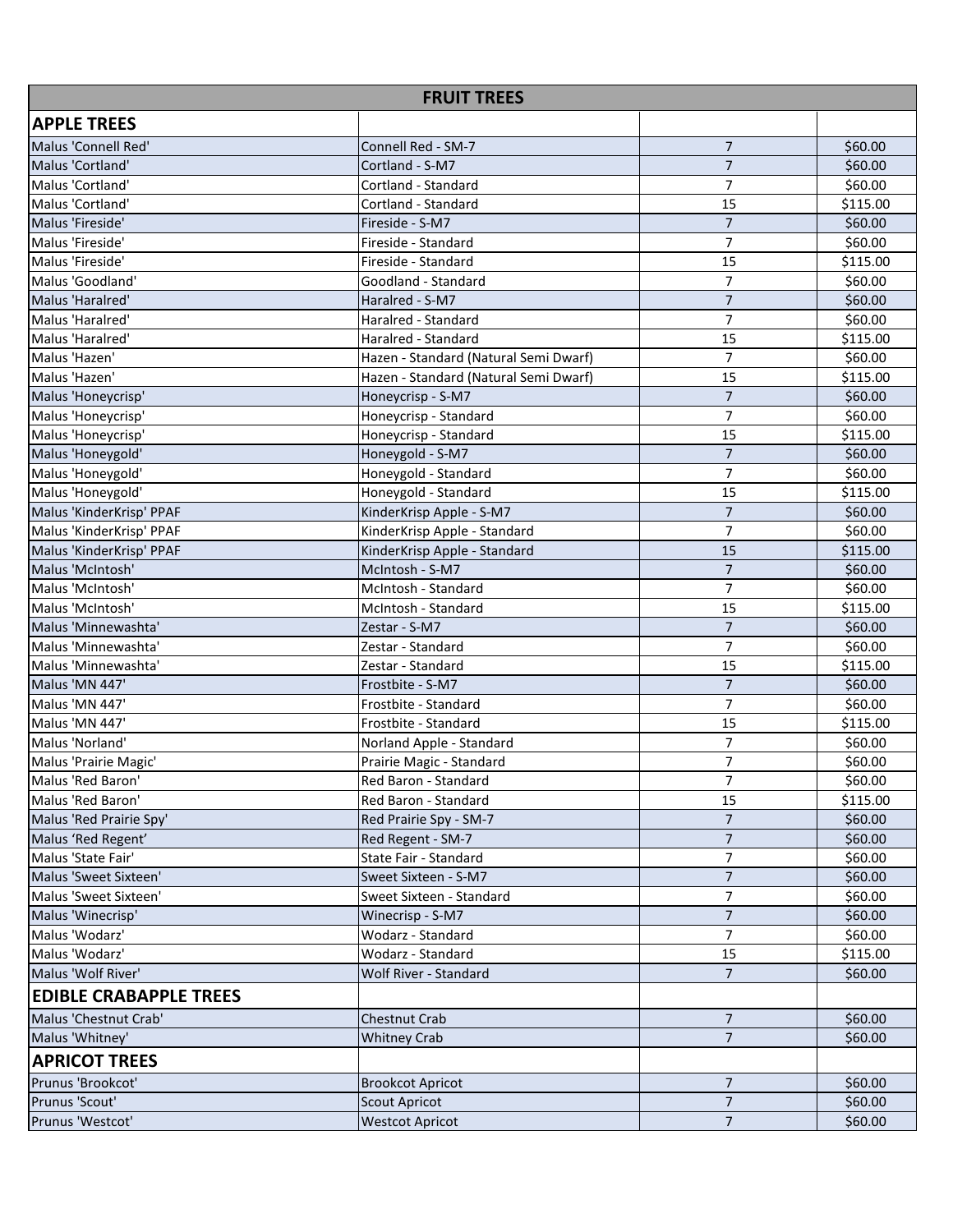| <b>CHERRY TREES</b>                            |                            |                |          |
|------------------------------------------------|----------------------------|----------------|----------|
| Prunus 'Evans Bali'                            | Evans Bali Cherry          | 7              | \$60.00  |
| Prunus 'Eubank' PPAF                           | Sweet Cherry Pie Cherry    | $\overline{7}$ | \$60.00  |
| <b>PLUM TREES</b>                              |                            |                |          |
| Prunus 'Alderman'                              | Alderman Plum              | 7              | \$60.00  |
| Prunus americana                               | <b>American Plum</b>       | $\overline{2}$ | \$40.00  |
| Prunus americana                               | American Plum              | 15             | \$115.00 |
| Prunus 'Lydecker' PP16,621                     | <b>Black Ice Plum</b>      | $\overline{7}$ | \$60.00  |
| Prunus 'Mount Royal'                           | Mount Royal Plum           | $\overline{7}$ | \$60.00  |
| Prunus 'Pembina'                               | Pembina Plum               | $\overline{7}$ | \$60.00  |
| Prunus 'Pipestone'                             | Pipestone Plum             | $\overline{7}$ | \$60.00  |
| Prunus 'Superior'                              | <b>Superior Plum</b>       | 7              | \$60.00  |
| Prunus 'Toka'                                  | <b>Toka Plum</b>           | 7              | \$60.00  |
| Prunus 'Waneta'                                | Waneta Plum                | $\overline{7}$ | \$60.00  |
| <b>PEAR TREES</b>                              |                            |                |          |
| Pyrus 'Jefgold'                                | Early Gold Pear            | 7              | \$60.00  |
| Pyrus 'Ure'                                    | Ure Pear                   | $\overline{7}$ | \$60.00  |
| Pyrus 'Golden Spice'                           | Golden Spice               | $\overline{7}$ | \$60.00  |
|                                                | <b>SMALL FRUITS</b>        |                |          |
| <b>BLUEBERRIES</b>                             |                            |                |          |
| Vaccinium 'Northblue"                          | Northblue Blueberry        | $\mathbf{1}$   | \$24.99  |
| Vaccinium 'Chippewa'                           | Chippewa Blueberry         | $\mathbf{1}$   | \$24.99  |
| Vaccinium 'Northcountry'                       | Northcountry Blueberry     | $\mathbf{1}$   | \$24.99  |
| Vaccinium 'Northland'                          | <b>Northland Blueberry</b> | $\mathbf{1}$   | \$24.99  |
| Vaccinium 'Polaris'                            | Polaris Blueberry          | $\mathbf{1}$   | \$24.99  |
| Vaccinium 'Superior'                           | <b>Superior Blueberry</b>  | $\mathbf{1}$   | \$24.99  |
| <b>GRAPES</b>                                  |                            |                |          |
| Vitis 'Bluebell'                               | <b>Bluebell Grape</b>      | 2              | \$22.99  |
| Vitis 'Frontenac Gris'                         | Frontenac Gris Grape       | $\overline{2}$ | \$22.99  |
| Vitis 'Marquette'                              | <b>Marquette Grape</b>     | $\overline{2}$ | \$22.99  |
| Vitis 'Somerset Seedless'                      | Somerset Seedless Grape    | $\overline{2}$ | \$22.99  |
| Vitis 'St Theresa Seedless'                    | St Theresa Grape           | $\overline{2}$ | \$22.99  |
| Vitis 'Valiant'                                | <b>Valiant Grape</b>       | 2              | \$22.99  |
| <b>RASPBERRIES</b>                             |                            |                |          |
| Rubus 'Boyne'                                  | <b>Boyne Raspberry</b>     | 1              | \$12.99  |
| Rubus 'Caroline'                               | Caroline Raspberry         | $\mathbf{1}$   | \$12.99  |
| Rubus 'Fallgold'                               | <b>Fallgold Raspberry</b>  | $\mathbf{1}$   | \$12.99  |
| Rubus 'Heritage'                               | Heritage Raspberry         | 1              | \$12.99  |
| Rubus 'Killarney'                              | Killarney Raspberry        | $\mathbf{1}$   | \$12.99  |
| Rubus 'Latham'                                 | Latham Raspberry           | $\mathbf{1}$   | \$12.99  |
| Rubus 'Royalty'                                | <b>Royalty Raspberry</b>   | $\mathbf{1}$   | \$15.99  |
| <b>HONEYBERRIES</b>                            |                            |                |          |
| Lonicera caerulea 'Berry Blue'                 | Berry Blue Honeyberry      | $\mathbf{1}$   | \$24.99  |
| Lonicera caerulea 'Aurora'                     | Aurora Honeyberry          | $\mathbf{1}$   | \$24.99  |
| Lonicera caerulea 'Borealis'                   | <b>Borealis Honeyberry</b> | $\mathbf{1}$   | \$24.99  |
| Lonicera caerulea var. kamchatica 'Cinderella' | Cinderella Honeyberry      | $\mathbf{1}$   | \$24.99  |